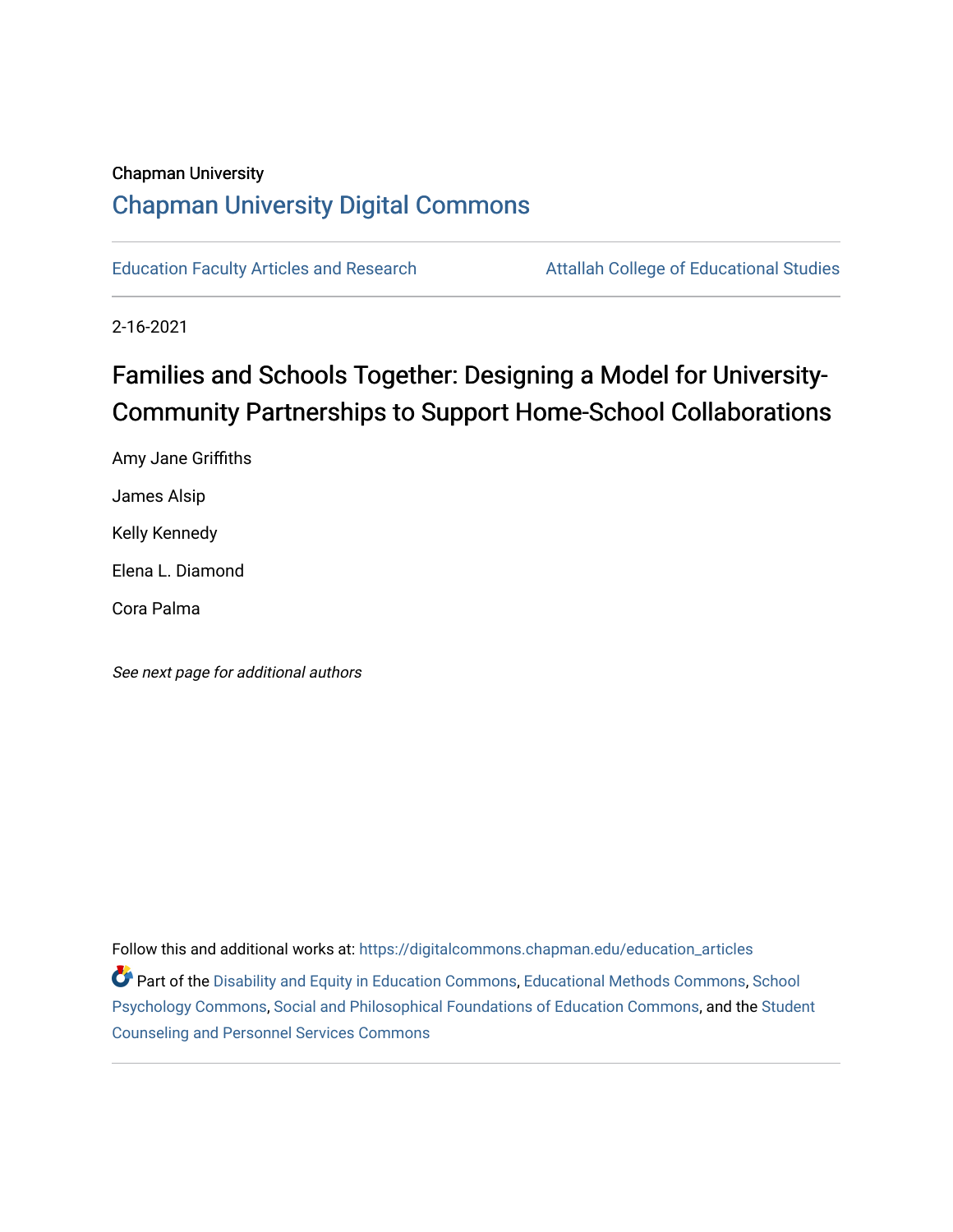### Families and Schools Together: Designing a Model for University-Community Partnerships to Support Home-School Collaborations

#### **Comments**

This is a pre-copy-editing, author-produced PDF of an article accepted for publication in Contemporary School Psychology in 2021 following peer review. The final publication may differ and is available at Springer via [https://doi.org/10.1007/s40688-021-00358-5.](https://doi.org/10.1007/s40688-021-00358-5)

[A free-to-read copy of the final published article is available here.](https://rdcu.be/chp4A) 

Copyright Springer

#### Authors

Amy Jane Griffiths, James Alsip, Kelly Kennedy, Elena L. Diamond, Cora Palma, Annmary S. Abdou, Rachel Wiegand, and John Brady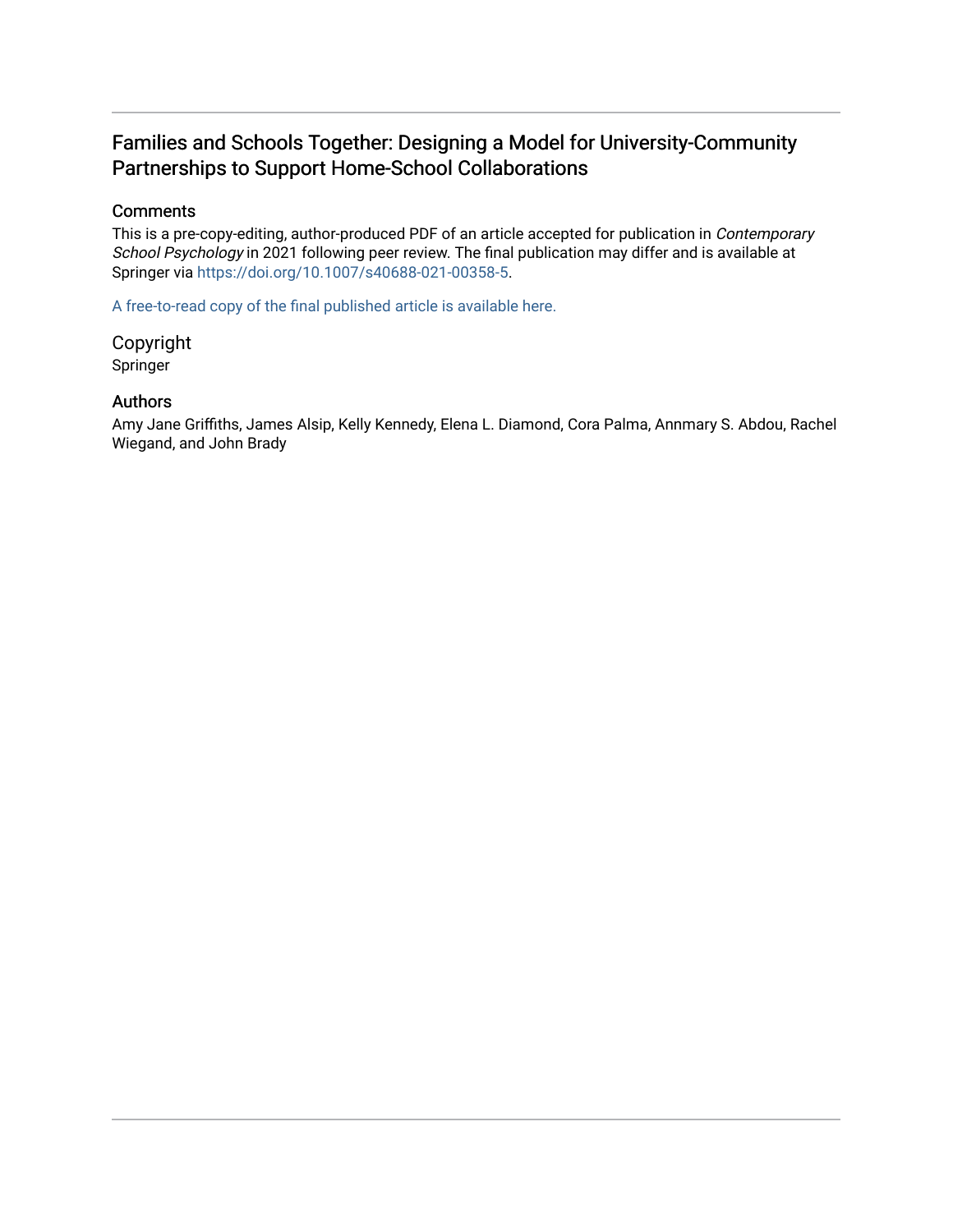Families and Schools Together: Designing a Model for University-Community Partnerships to Support Home-School Collaborations

#### **Abstract**

Collaboration between school staff, families, and community partners is vital for ensuring all students' success, particularly those with disabilities. In this case study, we will discuss a community-university partnership involving a university school psychology graduate program, several local school districts, and a specialized medical facility for children with autism and related neurodevelopmental disorders. These partners came together to create the Families and Schools Partnership Program (FSPP). Facilitated by School Psychology faculty and graduate students, FSPP offers support to families and schools through a cohesive multidisciplinary approach to intervention. In this study, we examined the experiences of 700 families referred to the FSPP consultation team and evaluated the reasons for referral, levels of intervention required by each family, and case outcomes. As a result, we offer a series of steps and tips for developing collaborative interagency relationships, an outline of the consultation framework and processes developed, and lessons learned throughout implementation.

**Keywords:** consultation, university-community partnerships, parent collaboration, community partnerships, family-school relationship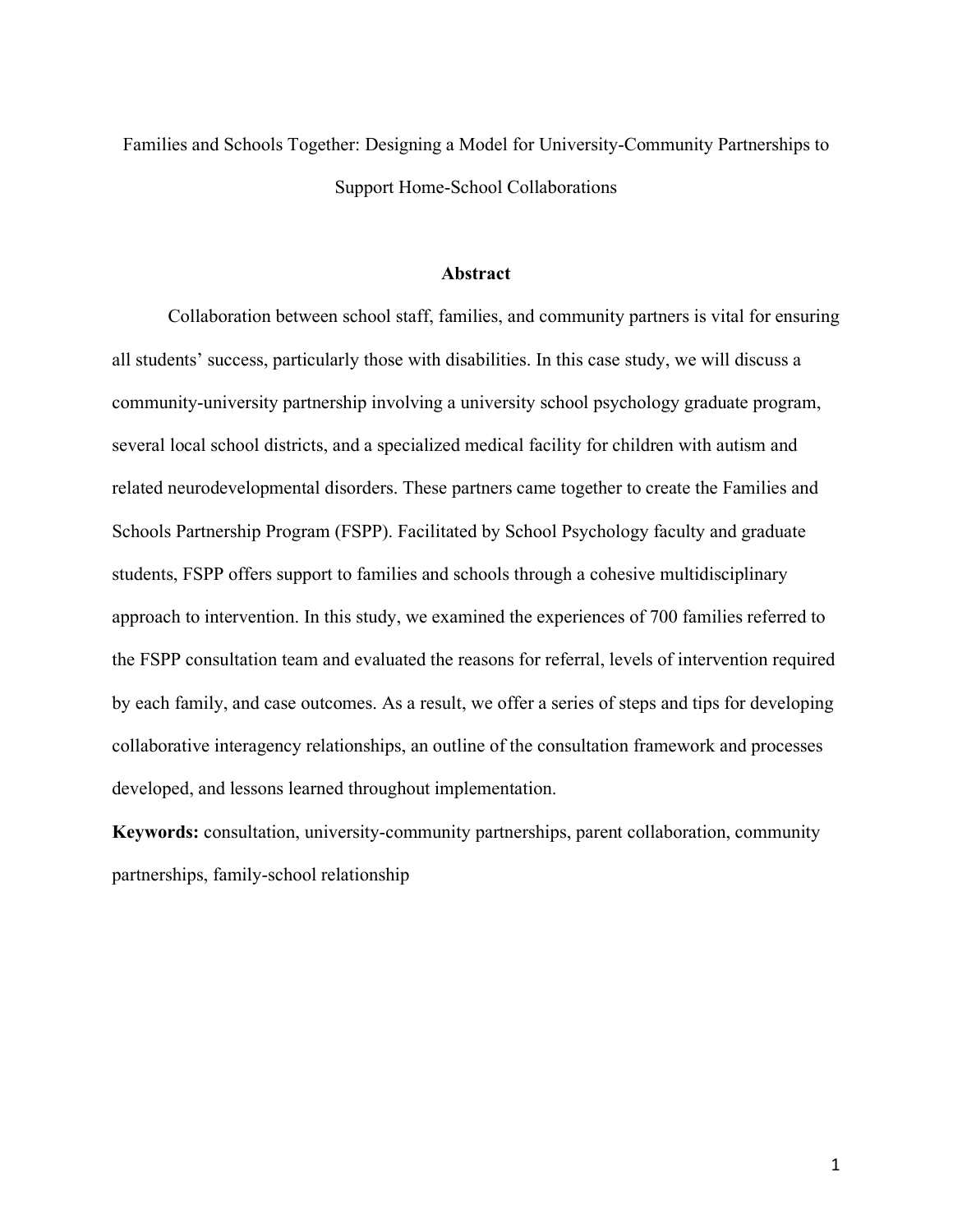Families and Schools Together: Designing a Model for University-Community Partnerships to Support Home-School Collaborations

With growing support in the literature and practice guidelines set by organizations such as the National Association of School Psychologists (NASP), and the National Network of Partnership Schools (NNPS), partnerships between families, schools, communities, and outside providers are vital in ensuring the success of all students. When these stakeholders work together to develop individualized plans for children across settings, children have more positive attitudes toward school and learning (Epstein, 2011; NASP, 2012), and parents experience better understanding, enhanced communication, and more positive interactions with educators and schools (NASP, 2012). This collaboration, in turn, leads to better academic, social-emotional, and behavioral outcomes for students and higher levels of communication, trust, and mutual respect among school staff and community providers (Griffths et al., 2020; Henderson & Mapp, 2002; Hill & Torres, 2010; Jeynes, 2012).

Although the initial relationship formed between these team members provides the foundation for a student's educational program, the quality of this relationship is often a determining factor of its effectiveness (Reiman et al., 2010). Therefore, it is critical to develop collaborative relationships between stakeholders to ensure children are receiving appropriate and consistent supports across all settings. The purpose of this paper is to provide practitioners with a potential model, the Families and Schools Partnership Program (FSPP), that has demonstrated promise in cultivating and strengthening relationships between families and their school community.

#### **Family-School Partnership**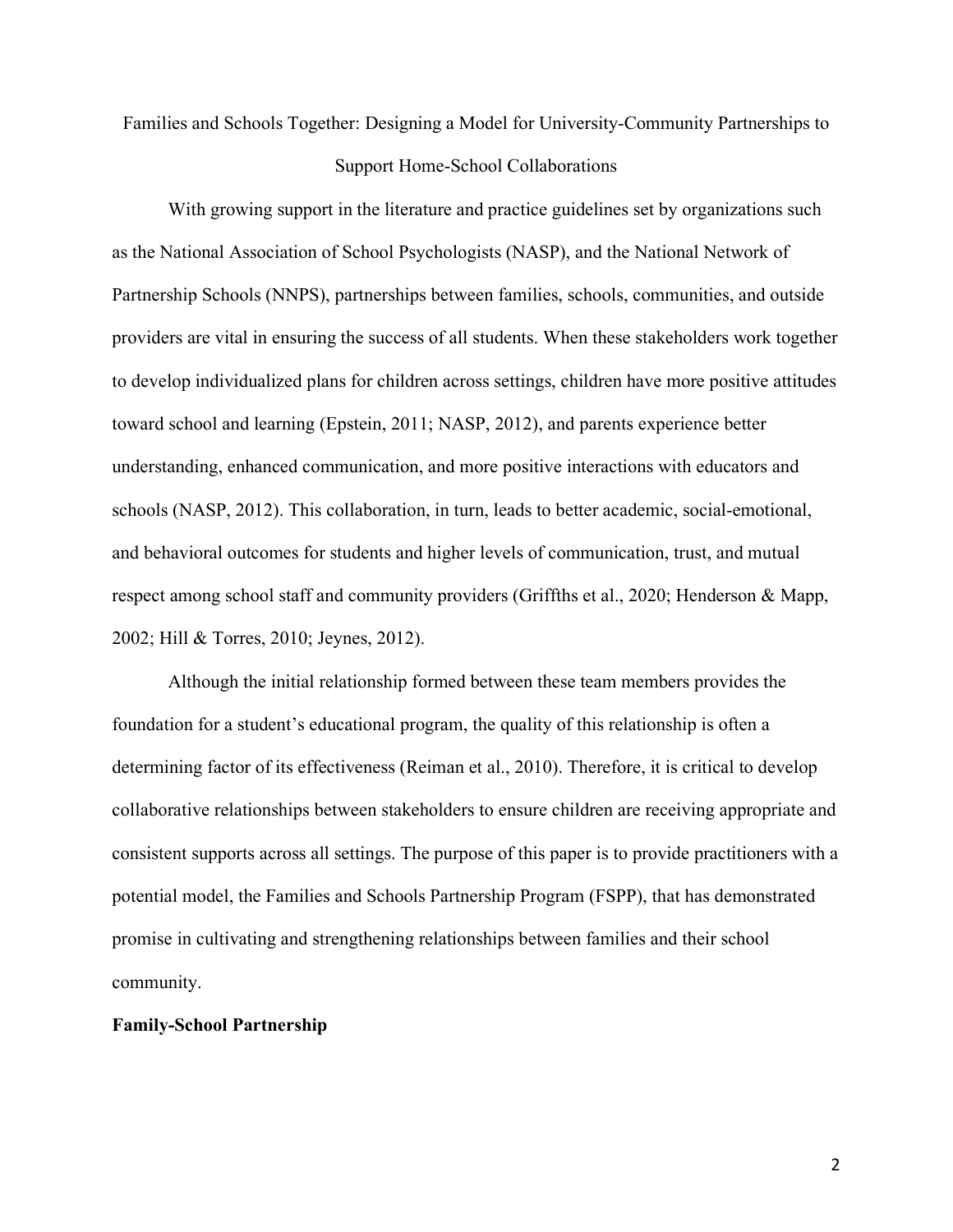Collaboration between home and school has evolved in the literature, originating as parental involvement, shifting toward parent engagement, and finally to family-school partnerships (Yamauchi et al., 2017). When first addressed in the literature, Wiley et al.(1973) defined three general approaches to parental involvement in the schools: 1) to assist the parents in their role as an educational facilitator for their child; 2) to provide mutual benefit to the parent and the educational program, and 3) to support the educational program. In their pioneering work on collaboration between families and schools, Christenson and Sheridan (2001) defined familyschool partnering as the shared goals and responsibilities between families and schools that allow for the flow of information in both directions. NASP (2012) describes family-school partnering as open communication, mutually agreed-upon goals, and joint-decision making. In practice, this may involve family members as volunteers or committee members, adult educational opportunities offered by the school, the establishment of school-based teams that include families and community members to assess needs and develop plans, and regular communication between families and school about a child's expectations and progress.

Regardless of the definition and specific strategies used in developing these partnerships, a growing body of research indicates that a strong relationship between families and school leads to many positive benefits for children, families, and teachers, including higher student achievement (Benzies & Mychasiuk, 2009; Jeynes, 2005; NASP, 2012), improved behavioral and social-emotional functioning (NASP, 2012; Weis & Stephen, 2010), increased family trust in educators (Hill, 2009), higher teacher perception of the student and family (Hill, 2009; Hill  $\&$ Torres, 2010), and increased teacher retention (Allensworth, Ponisciak, & Mazzeo, 2009).

**Academic Outcomes.** Family-school partnerships can lead to higher student achievement and test scores, increased homework completion, improved academic engagement, higher grade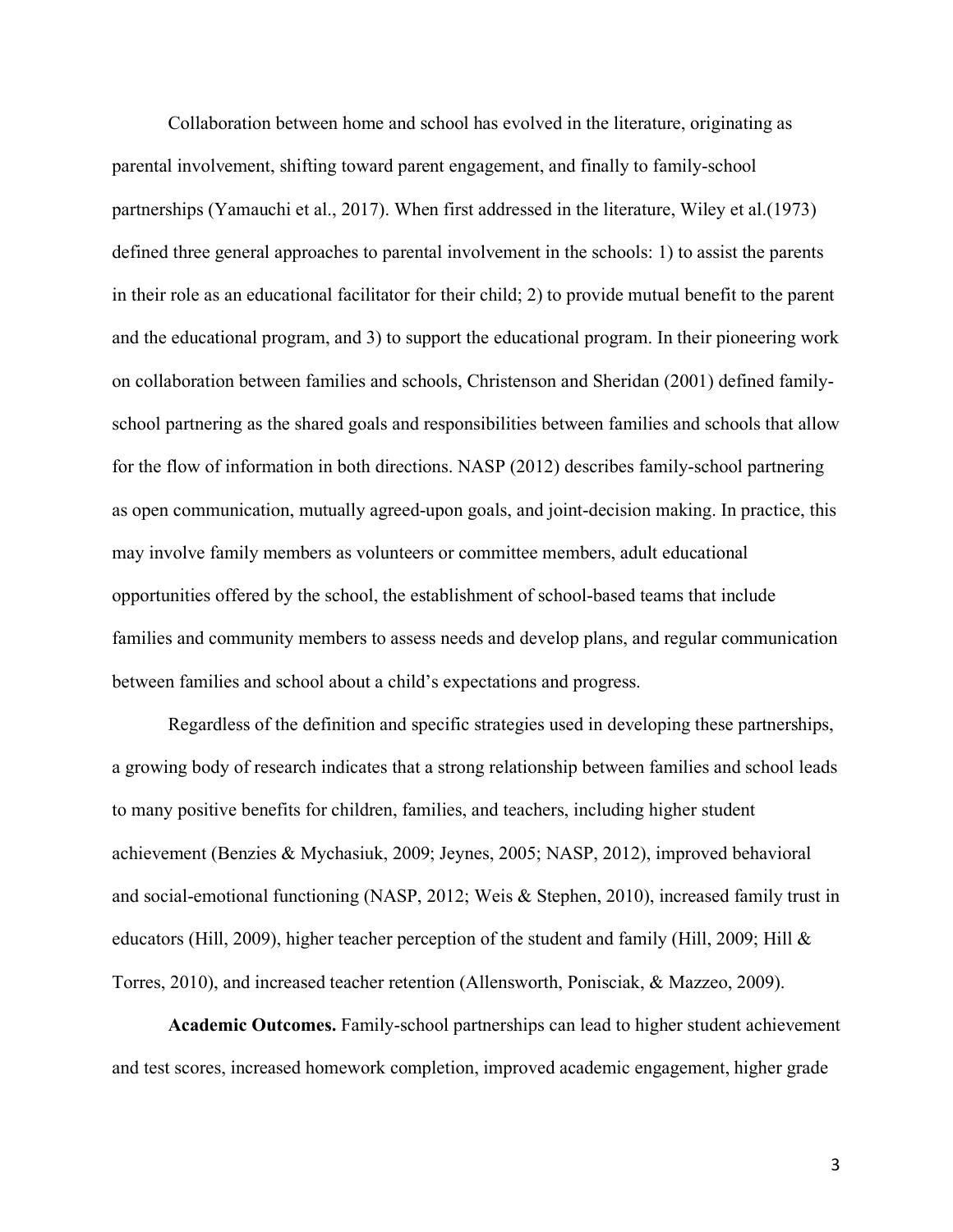attainment, and an increase in on-time high school graduation rates (Benzies & Mychasiuk, 2009; Jeynes, 2005; NASP, 2012). Further, the fidelity, dosage, and magnitude of these partnerships are positively related to student outcomes, as more frequent engagement with parents results in greater benefits for children and families (Raikes et al., 2006; Reschly & Christenson, 2012). Family involvement and time spent learning outside of the classroom are also associated with student academic achievement (Christenson, 2003). For example, parental involvement in academically engaging activities that aid in cognitive development at home, such as reading and helping with homework, in addition to imparting high academic expectations, can improve student academic achievement (Goldring & Bauch, 1993). School-family partnerships are key for improving outcomes for all students and are of particular importance to efforts aimed at ameliorating educational disparities (Rothstein, 2004). Alternatively, the discontinuity students experience in terms of expectations and support for learning between their home and school environments can account for low school performance (Comer et al., 1996).

**Social-Emotional Outcomes**. Children whose families are more involved in their education also demonstrate a more positive attitude toward school, more socially appropriate behaviors, and fewer problem behaviors (NASP, 2012; Weis & Stephen, 2010). For those living in lower socioeconomic conditions, research indicates a link between family engagement and lower rates of grade retention and dropout, as well as fewer years in special education (Domina, 2005). For students and families who are at higher risk of poor outcomes (for example, those living in poverty and students with disabilities), the partnering between home and school, or lack thereof, is of even greater importance and can be looked at as a factor that either exacerbates these risks or minimizes them (Reschly & Christenson, 2012). Behaviorally, family-school partnerships can help decrease disruptive behaviors for those with externalizing problems and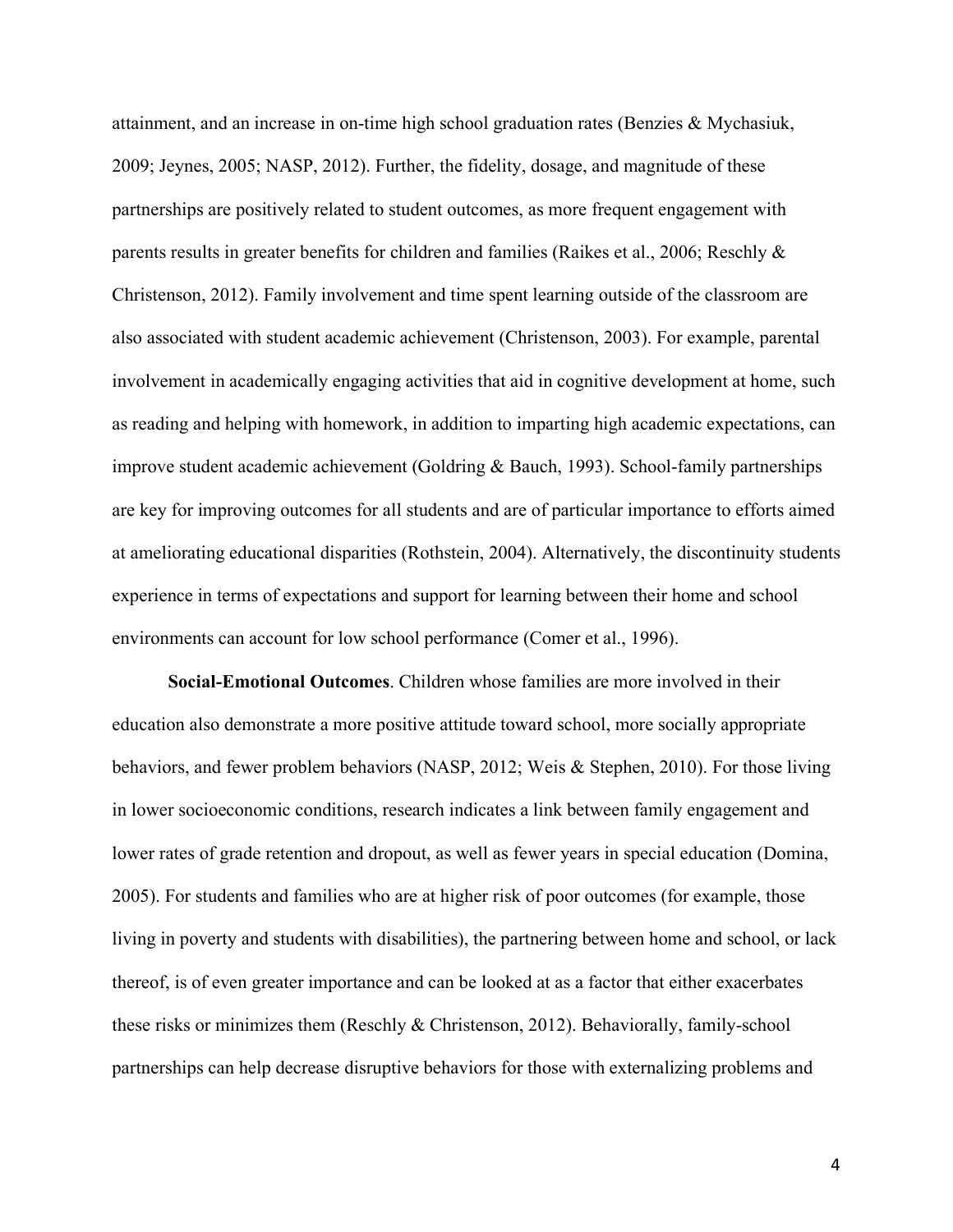increase adaptive and social skills for those with internalizing problems (Semke & Sheridan, 2012). As such, educators should emphasize family-school collaboration when developing and implementing behavioral interventions. In a study involving parent-school collaboration for children with autism, a Positive Behavior Support (PBS) model that included parent-school collaboration showed increases in appropriate behavior, decreases in problem behavior both at school and at home, and improved interactions between adults and children (Blair et al., 2010).

**Family and Educator Outcomes.** Although research regarding family-school partnerships often focuses on student outcomes, families and educators similarly benefit from developing strong collaborative relationships. Families who engage in family-school partnerships can build a greater understanding of and regard for the school system and often take on a more active role in their child's education (NASP, 2012; Walker et al., 2011).

Educators who participate in family-school partnerships are evaluated more positively by parents and administrators, build more positive relationships with their students' families, and display greater overall job satisfaction (NASP, 2012). Additionally, teachers are more likely to remain in their current role when teacher-family partnerships are established (Allensworth et al., 2009).

#### **Community-School Partnerships**

Similar to the idea of family-school partnerships, community-school partnerships play an essential role in optimizing the healthy development of children. Park and Turnbull (2003) assert that "no one agency or service provider has all the knowledge and skills necessary to meet the multiple needs of children and families" (p. 48). The American Academy of Pediatrics (AAP) similarly recognizes the importance of coordinating systems. In 2016, the AAP published recommendations that pediatricians establish collaborative and working-relationships with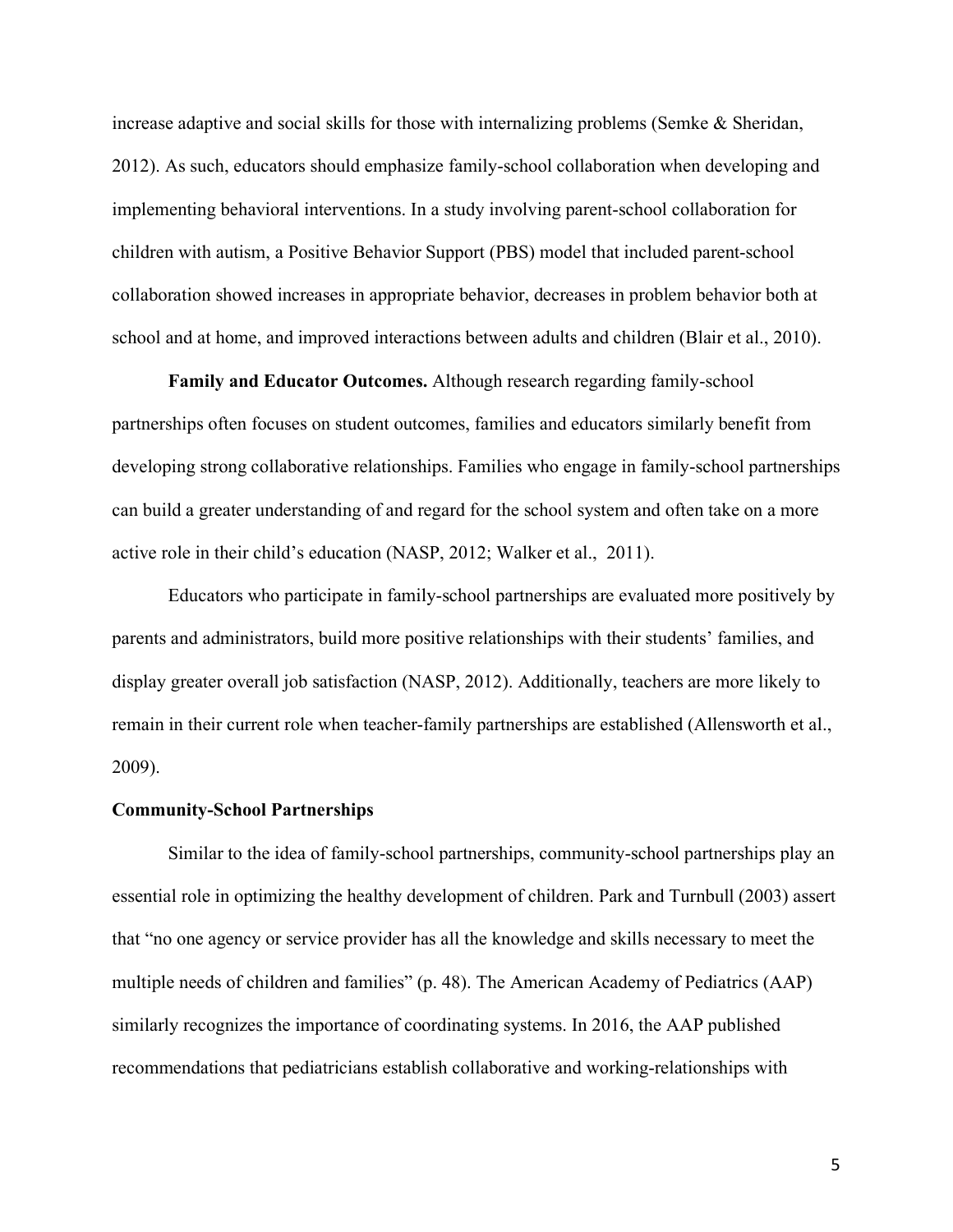school nurses and that physicians ask parents and school personnel about symptoms and functional impairment as they treat children for medical and psychological disorders. Creating new partnerships among schools, service providers, community members, and families allows stakeholders to more successfully adapt evidence-based strategies for use in the school and community settings (Powers, 2003).

#### **Barriers to Collaboration and Partnerships**

Regardless of these definitions and associated outcomes, various barriers stand in the way of effective family-school partnerships. According to a study on the perceived barriers by preservice teacher candidates, respondents rated time constraints and cultural differences between parents and teachers as the most significant barriers impeding family-school partnerships (Patte, 2011). These concerns further compound for children with disabilities.

A lack of time for both teachers and parents to engage meaningfully can lead to mistrust and miscommunication (Bowers, 2017). When school teams and families put in the time, effort, and energy to develop trust upfront, they can develop a reliable system of communication (Gajda, 2004). This sense of trust and open communication, in addition to the resulting mutual respect, is the first step to effective collaboration between parents and teachers and allows for increased communication regarding classroom activities, student progress, and accomplishments (D'Haem & Griswold, 2016; Griffiths et al., 2020).

Cultural differences and linguistic barriers between teachers and parents add an additional hurdle to family-school partnerships. In a study regarding teacher educator and student-teacher beliefs on preparation for family-school partnerships, D'Haem and Griswold (2016) found that teacher education programs provide few opportunities to address teachers' stereotyped beliefs regarding families of diverse backgrounds. Hill and Torres (2010) assert that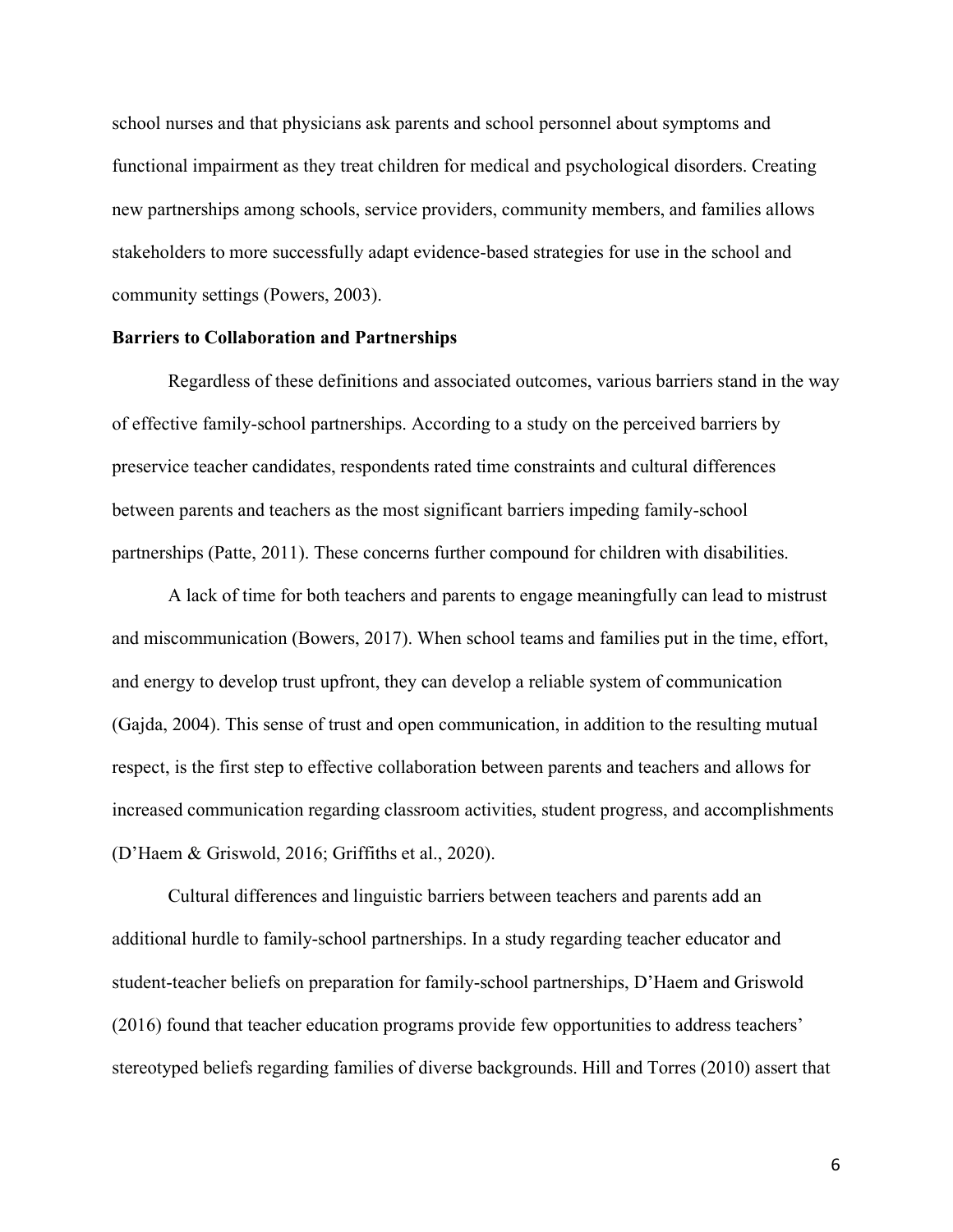when interacting with their children's educators, many Latinx parents may feel unwelcome, misunderstood, and confused, resulting in either a feeling of disconnectedness or alienation from their child's education. The disconnection among culturally diverse families and schools can create misunderstandings and barriers that influence relationships and, ultimately, the student's educational progress (Hill, 2009).

These barriers are often magnified for families of children with disabilities, as a lack of trust, power imbalances, and discrepant views over special education services can lead to increased stress (Brobst et al., 2009; Hoffman et al., 2009; Lake & Billingsley, 2000; Lee & Mortimer, 2009). High levels of parental stress, combined with unbalanced power dynamics and differing views regarding services, have led to numerous due process hearings that may have otherwise been resolved through collaboration.

Contributors designed the FSPP program with these concerns in mind. The program is grounded in a collaborative and team-based problem-solving model situated in a multi-agency effort to design solutions to student problems that span the home, school, and agency environments. By developing collaborative relationships and providing a common language, it is the goal of the FSPP to eliminate the barriers that stand in the way of family-school partnerships. In this paper, researchers aim to examine the approach taken by FSPP to support student outcomes in a community-university-school partnership. Authors outline the steps taken by FSPP to facilitate family-school partnerships and provide an appropriate level of support to children, families, and schools based on a multi-tiered consultative model.

#### **Training Model**

#### **Model Program Description**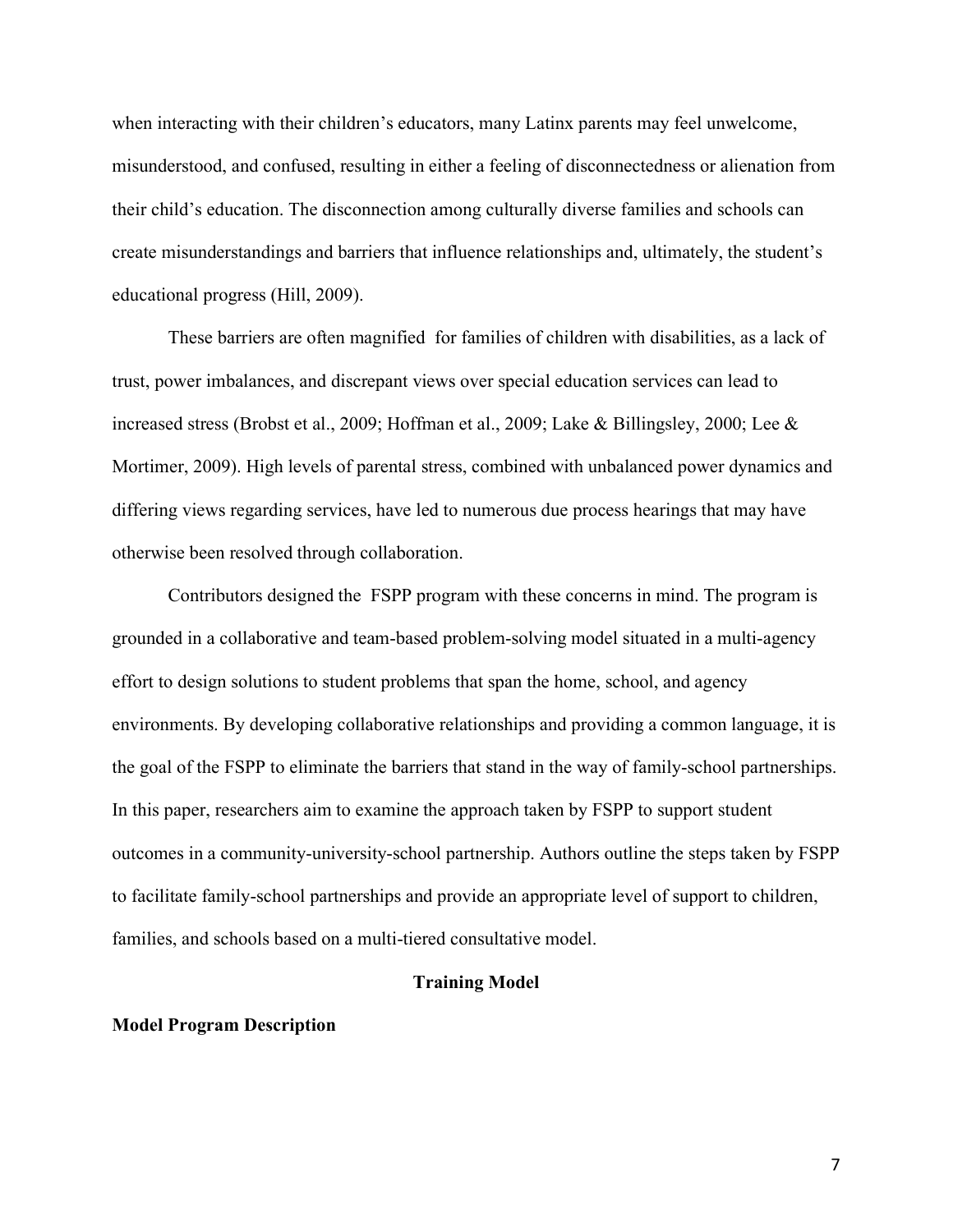In response to the growing body of literature promoting increased communication and support for children with disabilities, a university school psychology training program partnered with a local university medical school's center for autism and neurodevelopmental disabilities to create a collaborative training and school/family support program: Families and Schools Partnership Program (FSPP). The FSPP program offers assistance to families and schools as they collaborate and plan for youth with Autism Spectrum Disorders (ASD) in the school settings, while also providing intensive training experiences for school psychology graduate students.

The goals of this program include increasing communication and trust, enhancing services across settings, and improving student academic development by providing increased education and support to all team members, including parents, schools, and outside service providers. In addition to supporting children and their families, this program serves as a training site for future school psychologists allowing graduate students to hone skills in communication, consultation, and collaboration with multiple team members, and enhance their knowledge and expertise of ASD and related disorders.

The model developed by FSPP uses a multi-disciplinary approach to intervention that includes medical providers, social workers, occupational therapists, speech and language pathologists, nurses, clinical psychologists, behavior interventionists, and the core FSPP team (e.g., children, families, schools, and school psychology faculty and graduate students).

#### **The Team**

The FSPP Team consists of a group of faculty members and trained school psychology graduate students who are working to obtain their Educational Specialist Degree. Team members are skilled in building collaborative relationships, special education law, Individualized Education Plan (IEP) development, behavioral and academic intervention, psychoeducational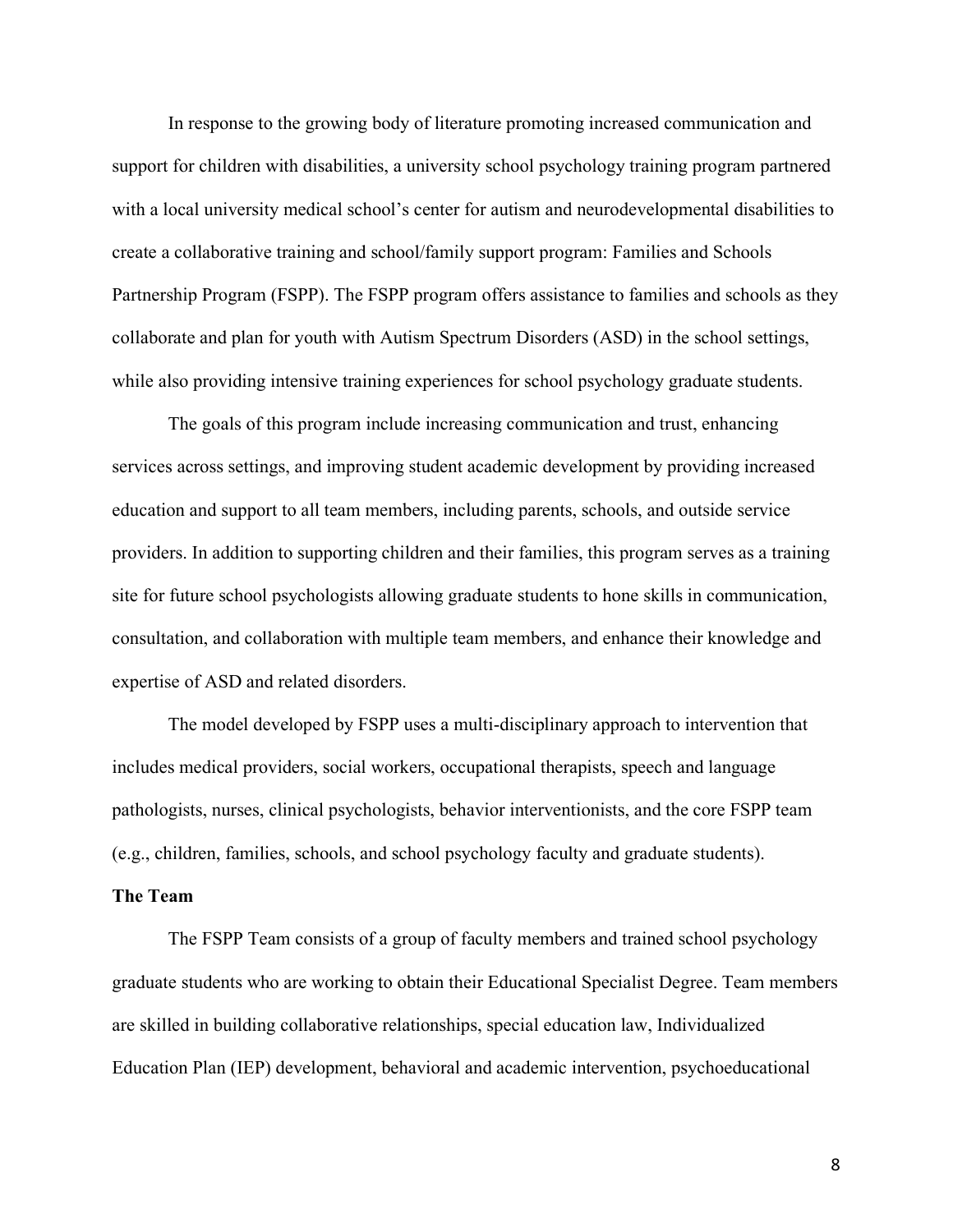assessment interpretation, and mental health interventions. The FSPP team changes from year to year, but generally includes two to three students in their first year of graduate school and four to five students in their second and third years of graduate school. Faculty members include two assistant professors and one full clinical professor.

#### **Services Offered**

**Parents.** The FSPP offers services to parents, school districts, and outside providers. Families receive support services through a multi-tiered support system (see Figure 1). The first tier includes educational workshops and trainings that provide parents with a basic understanding of ASD and related disorders, the school system, and the special education process. These educational opportunities were developed based on the need to enhance family-school partnerships while decreasing the knowledge gap between families and schools. The trainings provide a common language for parents and schools to share when collaboratively addressing the child's needs. Most workshops are offered in English, Spanish, and Vietnamese, as these are the primary languages of individuals in the local community.

Workshops beyond a basic introduction to ASD, school systems, and the special education process are based on community interest and need, and are referred to as "specialized workshops." Previous specialized workshop topics include understanding psychoeducational assessment, dealing with "difficult behaviors" in the school setting, and building strong collaborative relationships among all IEP team members. If parents have questions beyond the scope of basic and specialized workshops, professionals invite them to attend tier two IEP navigation groups.

The IEP navigation group is a small group-based consultation service for families. Participating families provide information about their concerns, their child's educational and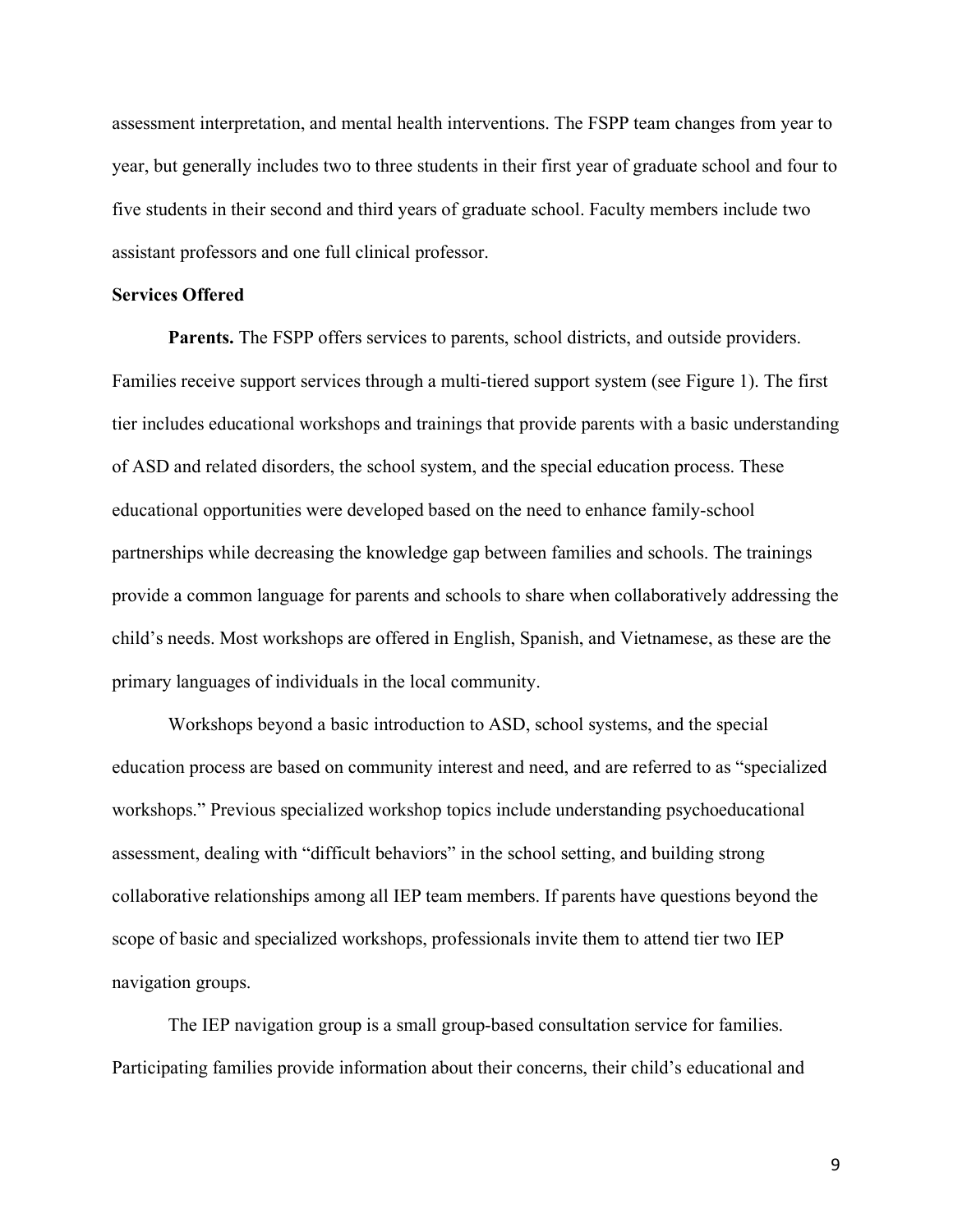medical background, and any related school documents (e.g., IEP, behavior plans, report cards). The graduate student responsible for leading the meeting reviews all relevant materials beforehand and consults with the FSPP supervisor on potential next steps for the case. During the IEP navigation group, parents are provided with a brief 20-minute overview of the group's purpose, how to navigate the school systems, and tips on effectively communicating with all team members. Facilitators, including the school psychology graduate student and an FSPP supervisor, then provide individualized feedback and support in small groups. Parents with additional questions following IEP navigation may receive a referral to more intensive support at the tier three level: individualized consultation.

Individualized consultation can include three levels of service: (1) a one-time parent consult in which the team will meet or speak with the parent(s) via phone or in-person to support with a specific area of need; the parents will then complete the recommended steps independently; (2) multiple parent family interactions, in which the team will meet with the family multiple times over the phone or in person, and can include parent participation in IEP navigation groups, specialized workshops, etc.; and (3) team interactions with the family and their child's school, in which the FSPP team may attend IEP meetings with the parents, meet with other service providers on the child's team, and/or provide other services to the family.

**School Districts.** In addition to family services, a number of services are available to school districts through FSPP, including educational workshops and individual consultations. Educational workshops and training opportunities facilitated by a faculty member at the local university and a graduate student on the FSPP team are available to district personnel and cover various related topics. Previous trainings have included sessions on working with families to support students with ASD, best practices in Autism assessment, collaboration with outside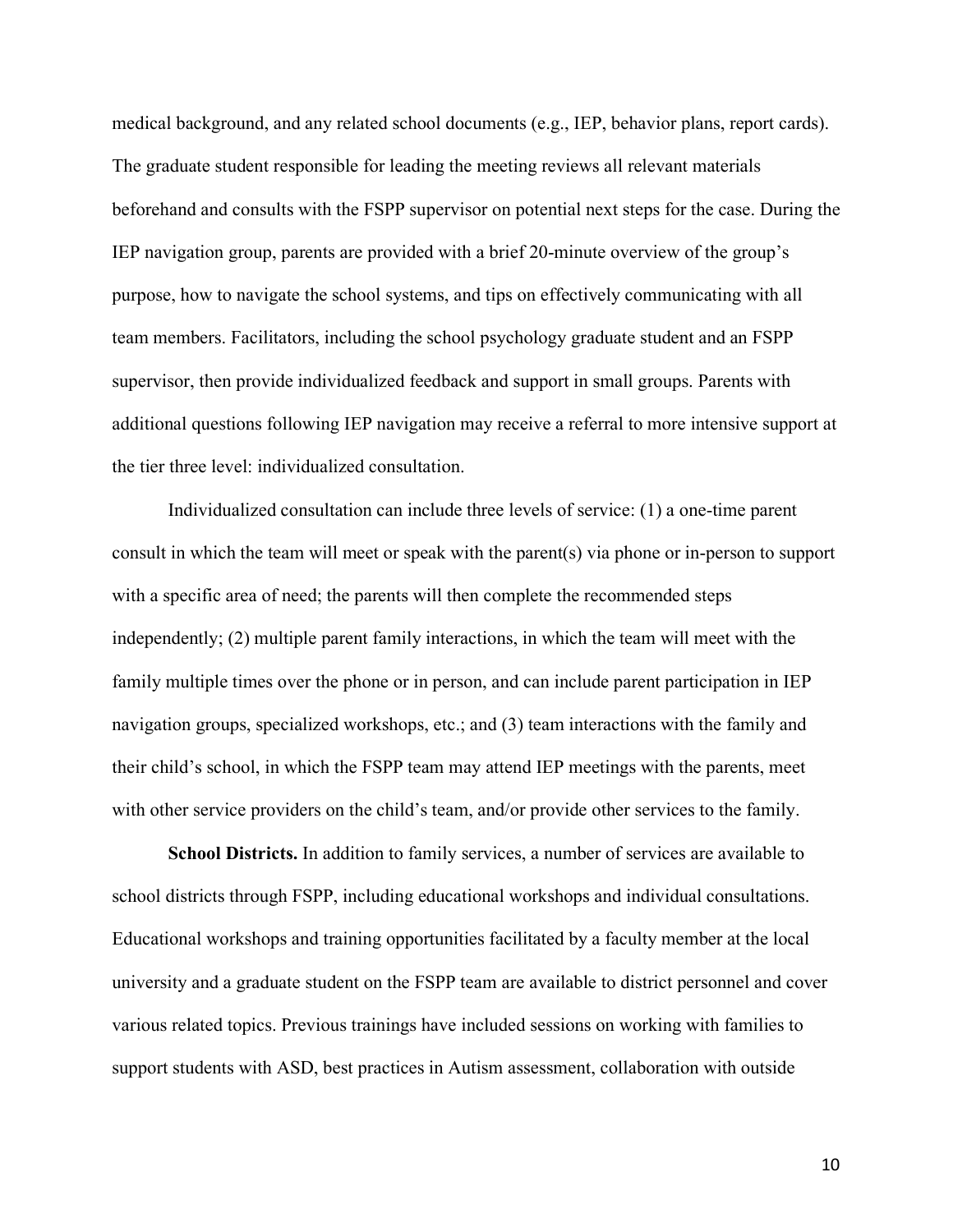providers, special education law, and supporting students and families through transitions, as well as trainings hosted by FSPP at the Center for Autism. When additional support is required, or when a family receives a referral to the FSPP team, school districts may receive additional individual consultation. In individual consultation sessions, school districts work directly with an FSPP team member on a one-on-one basis to address student and family needs.

Beyond these services, schools are invited to call and consult with the FSPP team if they require support or additional expertise when working with a student or family in their district, even if the family has not been referred to the FSPP. By offering support to both schools and families, FSPP can focus on the needs of each particular team and open a direct line of communication and collaboration.

**Outside Providers.** Outside providers include anyone based outside of the school who is working with the individual student or family. This can include medical providers, speech and language pathologists, behavior interventionists, occupational therapists, or other providers. Similar to the FSPP services offered to school districts, services for outside providers include education and training, and individual consultation. Like districts, outside providers can request specialized trainings or participate in trainings hosted by the Center for Autism. They may also work directly with the FSPP team if they would like to refer an individual child or family or FSPP is already serving a child they are working with.

Throughout the process of working with families, school districts, and outside providers, the focus of FSPP is to facilitate collaborative relationships built on open communication and trust. By sharing a common language and encouraging active participation and shared responsibility, teams can develop strategies and interventions that consider all perspectives and lead to better outcomes for children.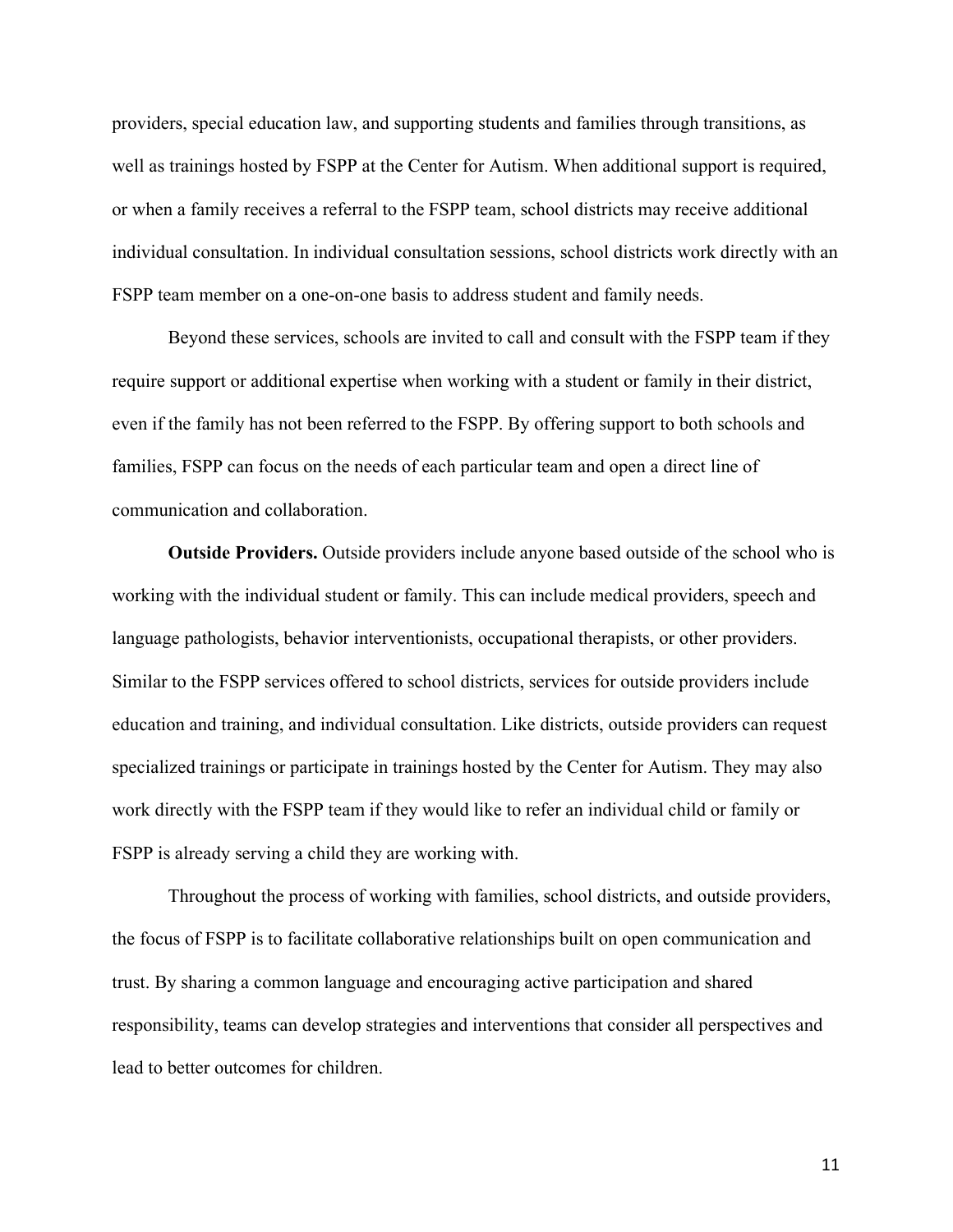#### **School Psychology Graduate Student Training Program Component**

Although graduate student involvement on the FSPP team varies from year to year, the team averages approximately 8 graduate students at any one time. Supervisors ask that students commit to at least one year of service on the team for at least 8 hours per week. Approximately 80% of students continue on for two years or more years during their graduate school training. This time commitment allows students to benefit from the supervision process and provides families with a consistent contact person on the team. The supervision structure consists of a university faculty member (a school psychologist by training) who directs the program and provides weekly supervision to all students. Supervision is structured based on the needs of each participant .

The training program for school psychology graduate students consists of both didactic trainings and supervised experience. These components are set up to meet the students' needs as they progress through the graduate program. As such, the level of supervision, training, and participation will vary greatly from students in their first year to those participating in their third year of graduate training (Figure 2).

**Didactic Trainings.** Throughout FSPP participation, graduate students receive didactic trainings on key areas, including assessment, intervention, special education process and law, and effective collaboration. Students receive hands-on training in multidisciplinary team interaction (outside of the schools), data-based decision making, consultation, and collaboration with school professionals and parents. Additional trainings occur once a month and take approximately 1 to 2 hours. Twice a year, students are offered a 3-day Autism assessment workshop. In addition to didactic trainings, students participate in weekly supervision.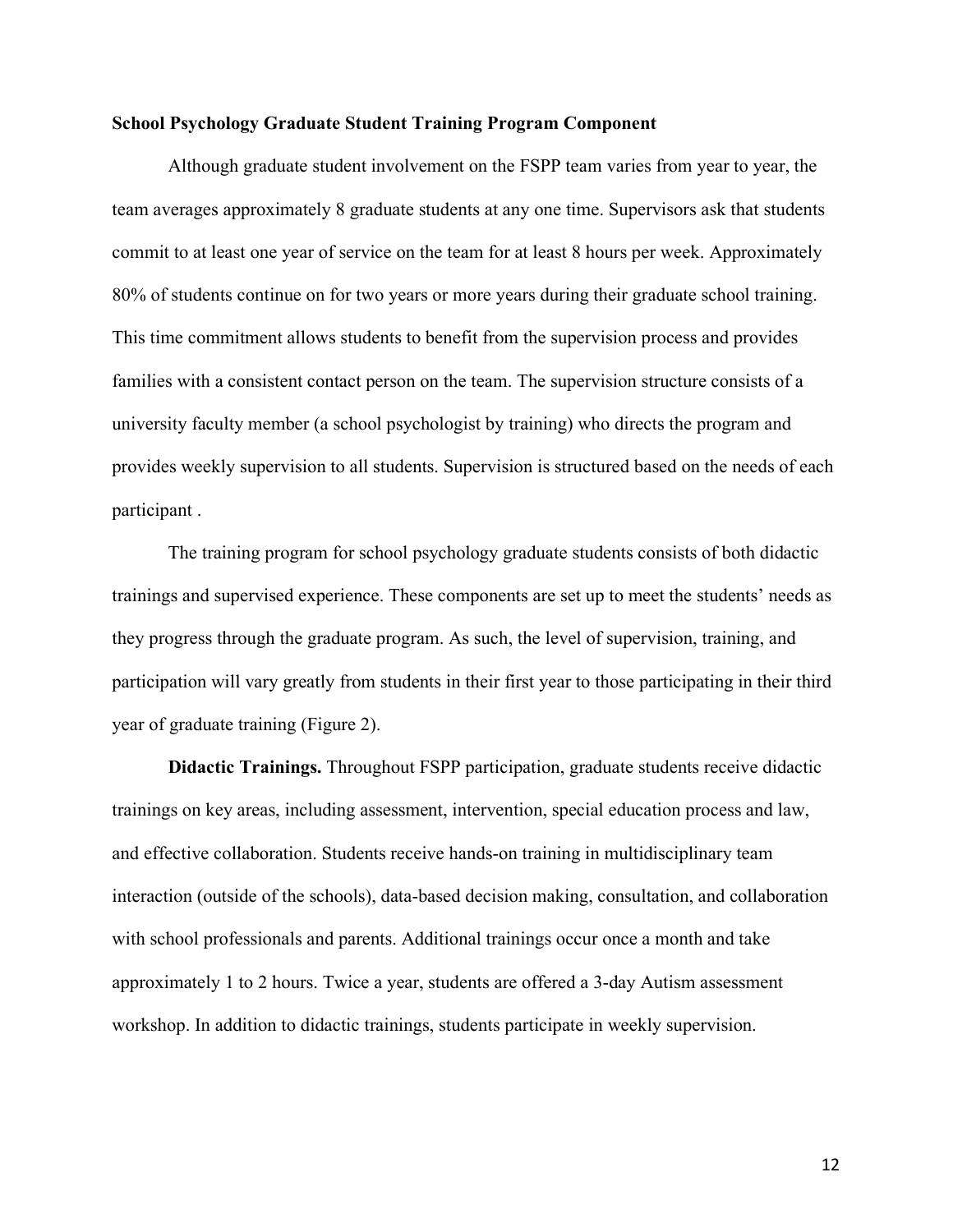**Supervised Experience.** Faculty provide graduate students with weekly supervision that ranges from 30 minutes to one hour of individual supervision, depending on their caseload and the number of days they are working on the team. They also received group supervision twice per month, which involves sharing information and receiving feedback about their cases with their faculty supervisor and peers. The students are trained on data-based decision making using the data collected from families, children, referring providers, school districts, and outside providers throughout the FSPP team process. Table 1 includes information typically collected from the families at various points throughout the process. After consultation with their supervisor, graduate students remain in contact with their consultee(s) (e.g., family, school professional, medical provider, etc.) and walk them through the process of collaborating in the educational context, as it relates to their specific referral question. As the case progresses and issues arise, the graduate student remains in weekly contact with their supervisor and their consultee(s) to ensure that communication is open and everyone is well-informed.

#### **Method**

#### **Data Collection Process**

As the model was developed, the team established key data that would assist with identifying needs, tracking progress, determining intervention outcomes, and further enhancing the collaborative model. Throughout the first three years, the types of data collected were adjusted based on the feedback from essential stakeholders, including the FSPP team, medical staff, outside providers, school professionals, and families/parents. The team worked to find a balance between collecting a large amount of data that would inform the components above, while still making the data collection process manageable for the team members. Critical data identified throughout the process included demographic data regarding the family, special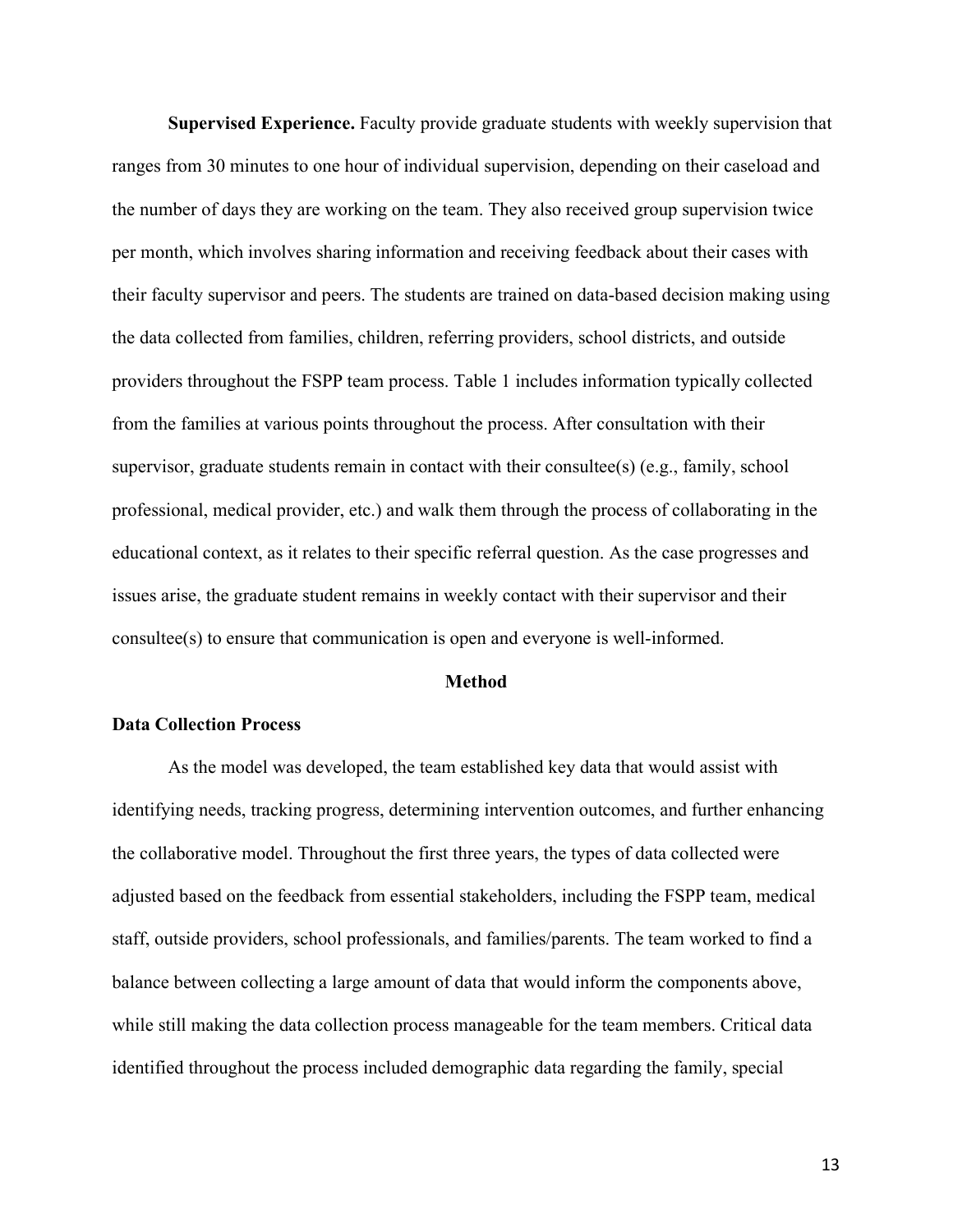education eligibility, the reason for referral to FSPP, types of consultation/level of support necessary, and family outcomes (e.g., whether the referral question was answered).

#### **Results**

#### **Initial Outcome Data used for Model Development**

Over a three-year period, the FSPP consultation team worked with 700 families with varying levels of need. The majority of children were between ages 3 and 11 years old, with the largest proportion (34%) of children between 6 and 8 years old. The majority of children served were of Hispanic backgrounds, reflecting the demographics of the local communities served. Teams utilized interpreters with about a quarter of all families. Nearly two-thirds (63.3%) of students were receiving special education services at the time of their referral, and the majority had a medical diagnosis of Autism (67.6%). Table 2 reflects additional demographic data regarding consultees.

For those eligible for special education services, the majority of children were eligible for under the category of Autism (55.1%), with the next largest group being eligible under Speech-Language Impairment (22.6%). Table 3 provides further detail regarding the eligibility categories for children receiving FSPP consultation services.

Researchers included the reasons for referral collected from both families and service providers in Table 4. The reason for referral was examined by the FSPP team and categorized for descriptive purposes. As shown in Table 4, the majority of parents who accessed FSPP services had children currently enrolled in special education services and who held concerns regarding specific services (15.9%), progress toward annual IEP goals (10.8%), or educational placement (13.4%). Similarly to parent referrals, the majority of referrals by medical service providers were for students receiving special education services needing support with specific services (21.1%),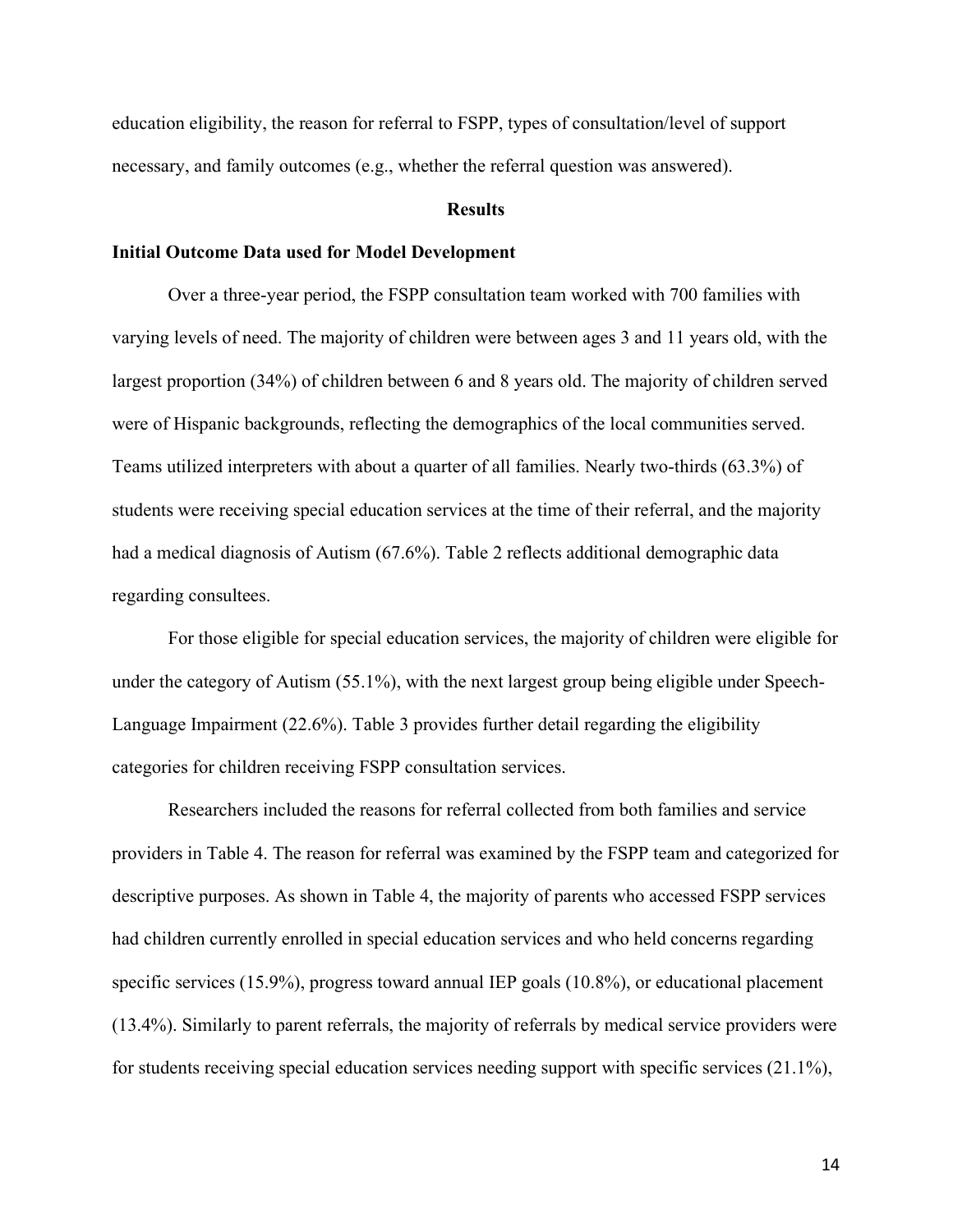educational placement (10.6%), and/or navigation of the school system (7.1%). Table 5 includes descriptions of the types of consultation services provided to families by the FSPP team. Over two-thirds of families (68.7%) received two or more types of consultation services (i.e., family consultation, team interactions, or the IEP navigation group).

Data regarding the outcomes of families who participated in FSPP were collected from 209 families, or approximately 30% of the overall sample (see Table 6). Of the 134 families that received consultation services, 88, or approximately 60%, reported that their referral questions were answered by FSPP services. Of the 15 families who participated in the IEP Navigation groups, 10, or approximately 66%, had their referral questions answered.

In order to explore any differential impact FSPP based on demographic differences, service provisions and case outcomes were examined by the primary language of participating families as well as self-reported ethnicity. Results are included in Tables 7 and 8. As shown, families received proportionally similar services through FSPP across the represented languages and ethnic groups, although differences are difficult to interpret due to small sample sizes for some of the groups. There are some proportional differences in outcomes, with families speaking Spanish (76.7%) and from Hispanic backgrounds (66.4%) being the most likely to have their referral concerns resolved from FSPP services. As FSPP continues and additional data are collected, these differences will be further explored in order to better inform the service needs of diverse families.

#### **Discussion**

Family-school-community partnerships have a positive impact on students' academic, social-emotional, and behavioral outcomes (Henderson & Mapp, 2002; Jeynes, 2012). As such, fostering effective partnerships is important in ensuring that students receive the best possible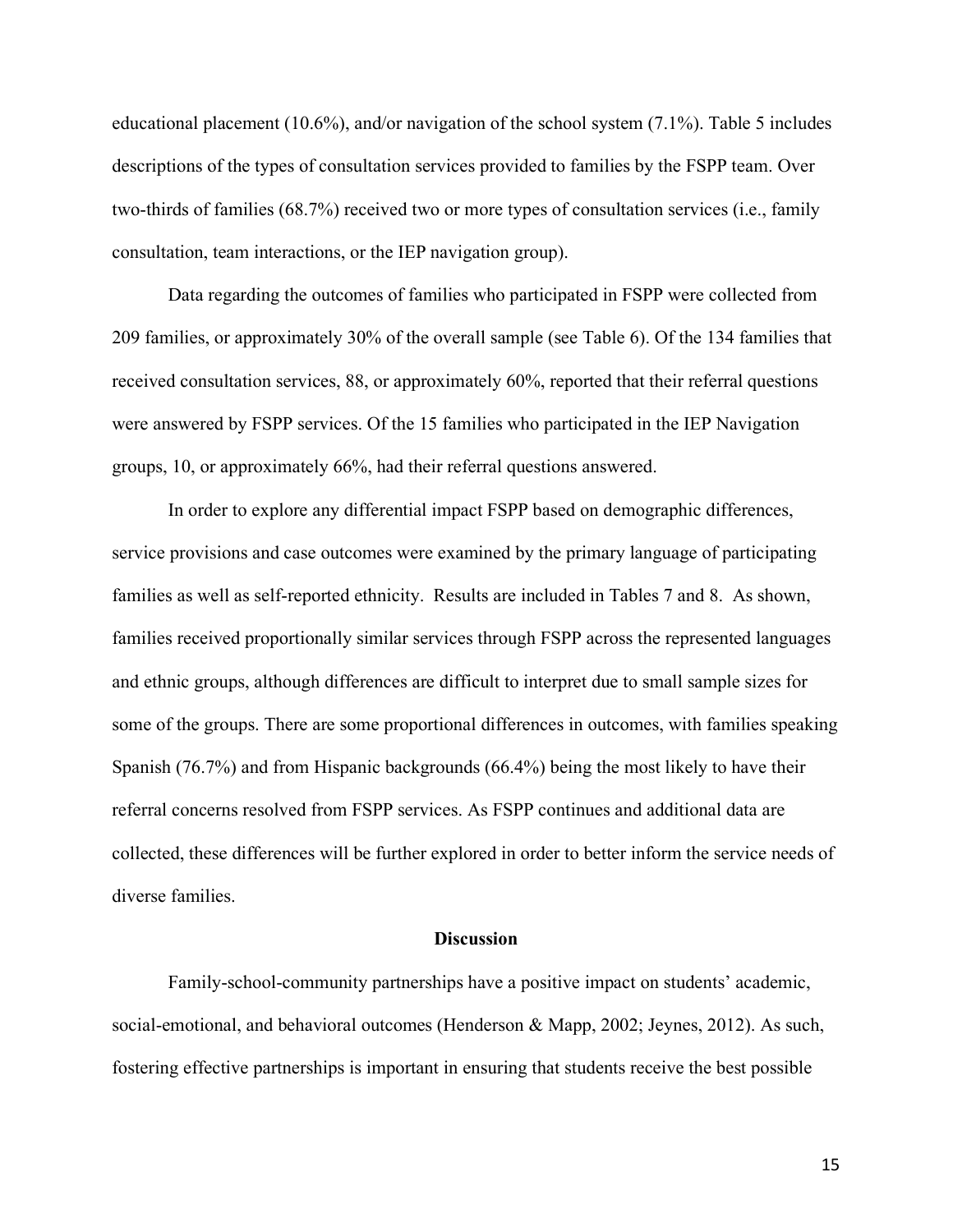educational supports. Despite the research suggesting the critical importance of strong collaborative family-school-community partnerships, there is little literature on the functional steps that school psychologists or graduate students can take to develop these skills effectively. This study took a preliminary look at the design and effectiveness of one such model implemented with 700 families over a three-year period.

A school psychology training program initially developed the FSPP model in response to a growing community need to increase communication between families and schools partnering with a local Center for Autism, school psychology faculty worked to develop a collaborative training and school/family support program that would educate and support all team members. It was proposed that this approach would allow team members to collaboratively enhance services across settings and ultimately improve outcomes for the children served, while also preparing school psychology graduate students for effective collaboration and consultation, and enhancing their knowledge and expertise of ASD and related disorders.

The purpose of this study was to look at the structure of the FSPP model, recognizing that the model grew organically out of the community's needs. As the data-informed model developed, our goal was to identify key strategies that were successful and approaches that could be enhanced. Researchers share strategies in an effort to offer suggestions to replicate and implement a similar model, specifically around family-school-community-university partnerships, with the inclusion of graduate students.

#### **Consulting in Context**

Throughout the development of FSPP, various data helped shape the direction of the model, partnerships, and training opportunities. In response to data that indicated the majority of children referred to FSPP were receiving special education services and carried a medical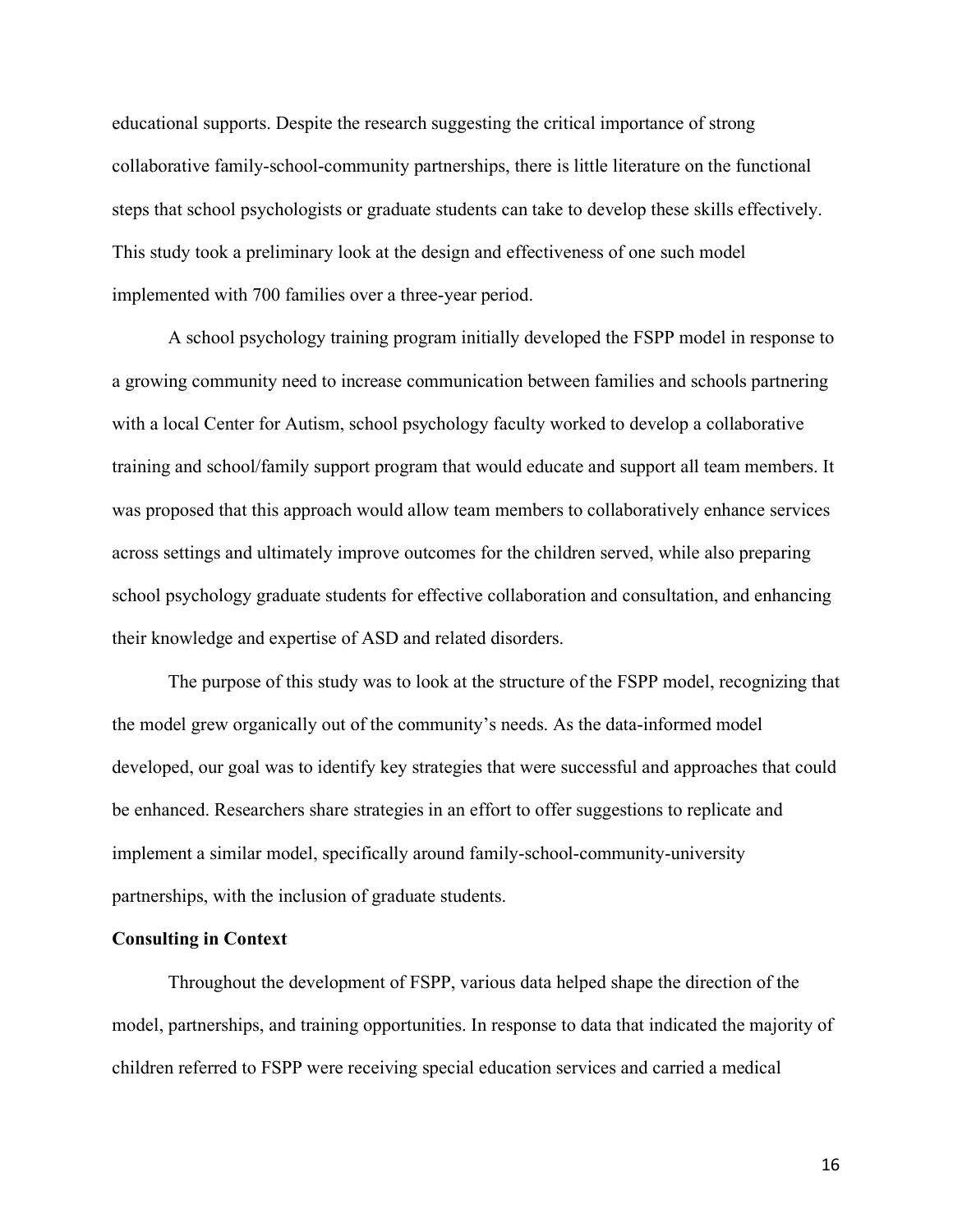diagnosis of ASD, the team developed specific trainings, readings, and problem-solving meetings regarding the special education process and ASD. Using data collected throughout consultation sessions with families and schools, the team developed interventions and workshops that addressed common concerns. Some workshops and trainings developed out of this process include: The Autism Education Series (multi- part series on supporting your child with ASD); Collaborating with your Special Education Team; Understanding Psychoeducational Assessment; Behavioral Principles and Behavior Management at Home and School, Evidence-Based Strategies and Interventions for Challenging Behavior; Autism and Mental Health.

This data also supported the development of a hierarchy of services to ensure each family received the appropriate level of assistance to answer their specific referral questions. For the cases in which outcome data were available, we were able to demonstrate that the majority of families had their referral concerns addressed with multiple consultations or interactions with the FSPP, and that many also had concerns addressed by participating in particular interventions, such as the IEP Navigation groups.

Based on the collected data, it was apparent that the FSPP served diverse families, particularly those of Hispanic origin. The team used this information to brainstorm ways to enhance services for this particular subgroup. They engaged with families at the center and asked for ways to improve communication and access. Through this process the team was able to change aspects of the program to better suit the families served. For example, times of workshops were varied to account for families who could not attend due to work constraints, workshops were offered using different approaches (e.g., conversational, formal presentations, and community led), and were provided in locations within the medical center, as well as within the local communities (e.g.,places of worship, school halls, and community centers). In addition,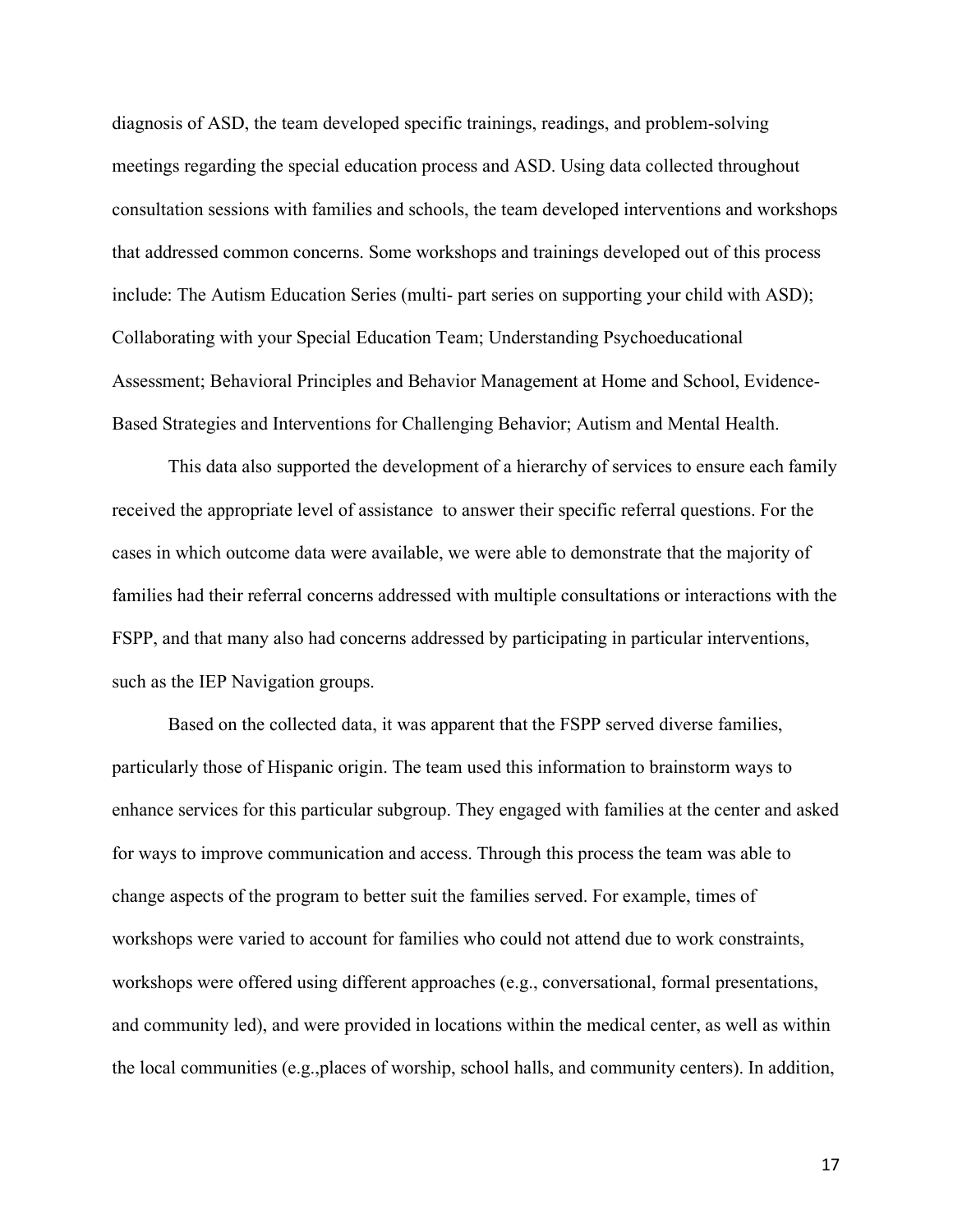the team worked to provide meals and childcare for many of the workshops, in order to improve access to all families. Finally, materials and educational offerings were provided in multiple languages. As this program continues, we will continue to collect data to help us make more conclusions regarding which particular interactions are the most impactful for families based on referral concern, demographic differences, or educational placement.

As the program continued to grow and practitioners gathered more data, additional services, such as district-wide trainings for school staff and families, were developed. Over the course of three years of data collection and analysis, FSPP was able to tailor each specific development of the FSPP model to the needs of families, schools, and outside providers. As the program continues, we anticipate the ability to analyze the efficacy of these trainings and to have the ability to examine differential impact based on referral concerns or demographic differences.

#### **Recommendations**

When designing a family-school-community-university partnership, there are various components to consider. We found the collection and analysis of data from participants and collaborators most helpful in making informed data-based decisions about the model and the direction of the program. We are encouraged by preliminary analyses that found proportional services and outcomes across languages and ethnic backgrounds of the families served, and will continue to examine these data to find better ways to tailor services to the needs of diverse families.

. The integration of these data contributed significantly to our understanding of the varying perspectives of parents, school personnel, and outside providers. And preliminary adjustments to the program education offerings, based on early data demonstrated promising engagement. By facilitating collaboration and interaction opportunities, both across and within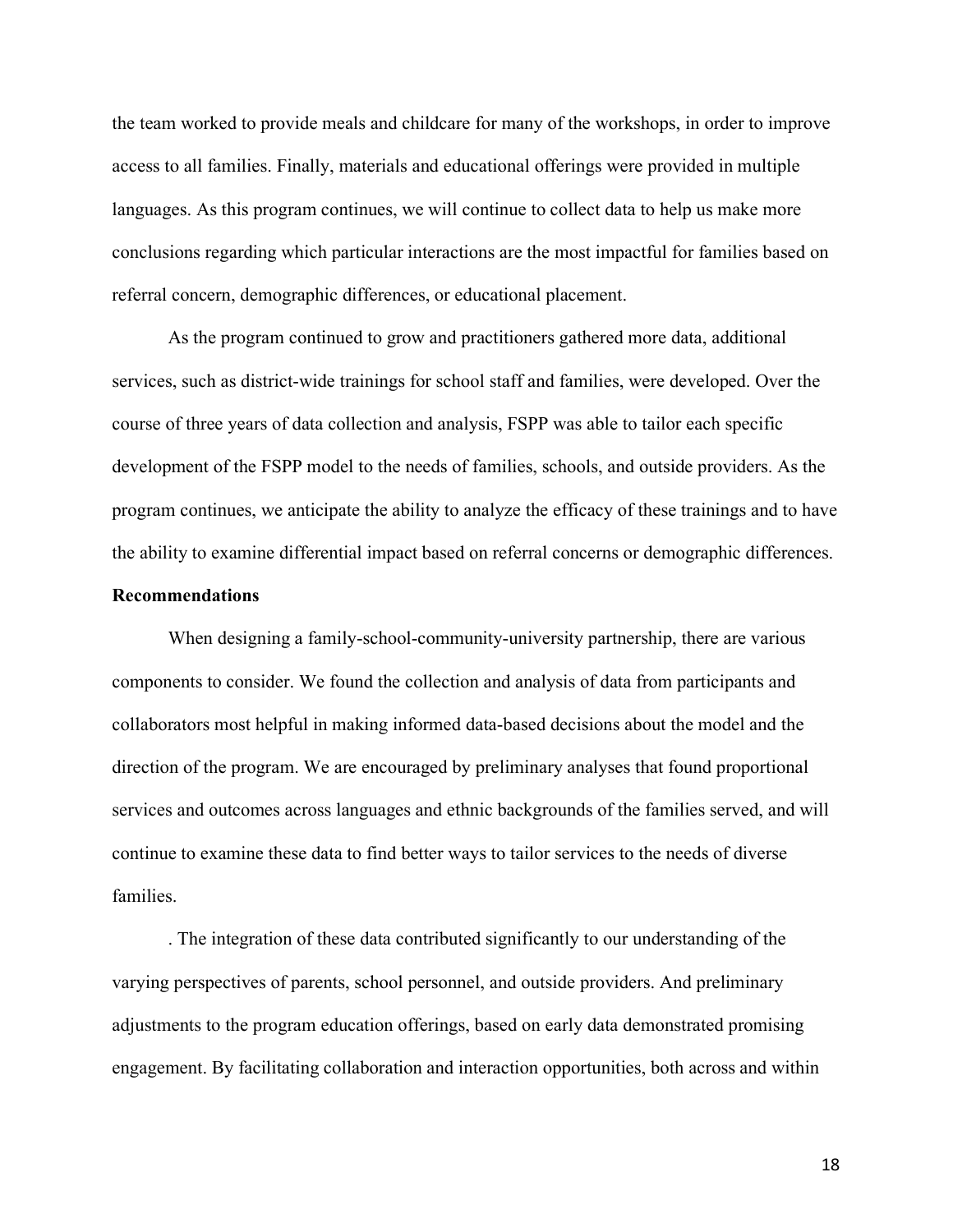systems, we found that families and schools were better able to work through various concerns. Lastly, we found that it was essential for families, service providers, and graduate students to have positive training experiences using a common language to maintain engagement.

Regarding staffing and engagement, there are many ways to promote and incentivize graduate student participation for a program such as FSPP. Graduate student training programs should consider establishing university-community partnerships as fieldwork sites in which students can develop strong skills in collaboration, gain specific practicum experience, potentially receive elective course credit, and have the option to access additional supervision opportunities. Similarly, programs may want to identify various funding opportunities and resources to aid in collaborative partnerships. Foundation grants currently fund the FSPP program and the involved agencies provide some level of support for the supervisor's salary. Collaborators can think creatively and identify in-kind costs and share resources (e.g., space, supplies, supervisors, service providers, etc.).

#### **Benefits**

Including universities in family-school-community partnerships have many identified benefits. Utilizing graduate students allows for providing services at low to no cost to families, schools, and outside providers. Further, these partnerships allow graduate students a broader, more collaborative perspective and an opportunity to experience the parent perspective "from the other side" rather than having a narrower "school-based" perspective. These collaborative training opportunities enhance confidence and the ability to effectively manage "difficult cases" once hired in the schools. Partnerships also grow the graduate students' community and network of professional support.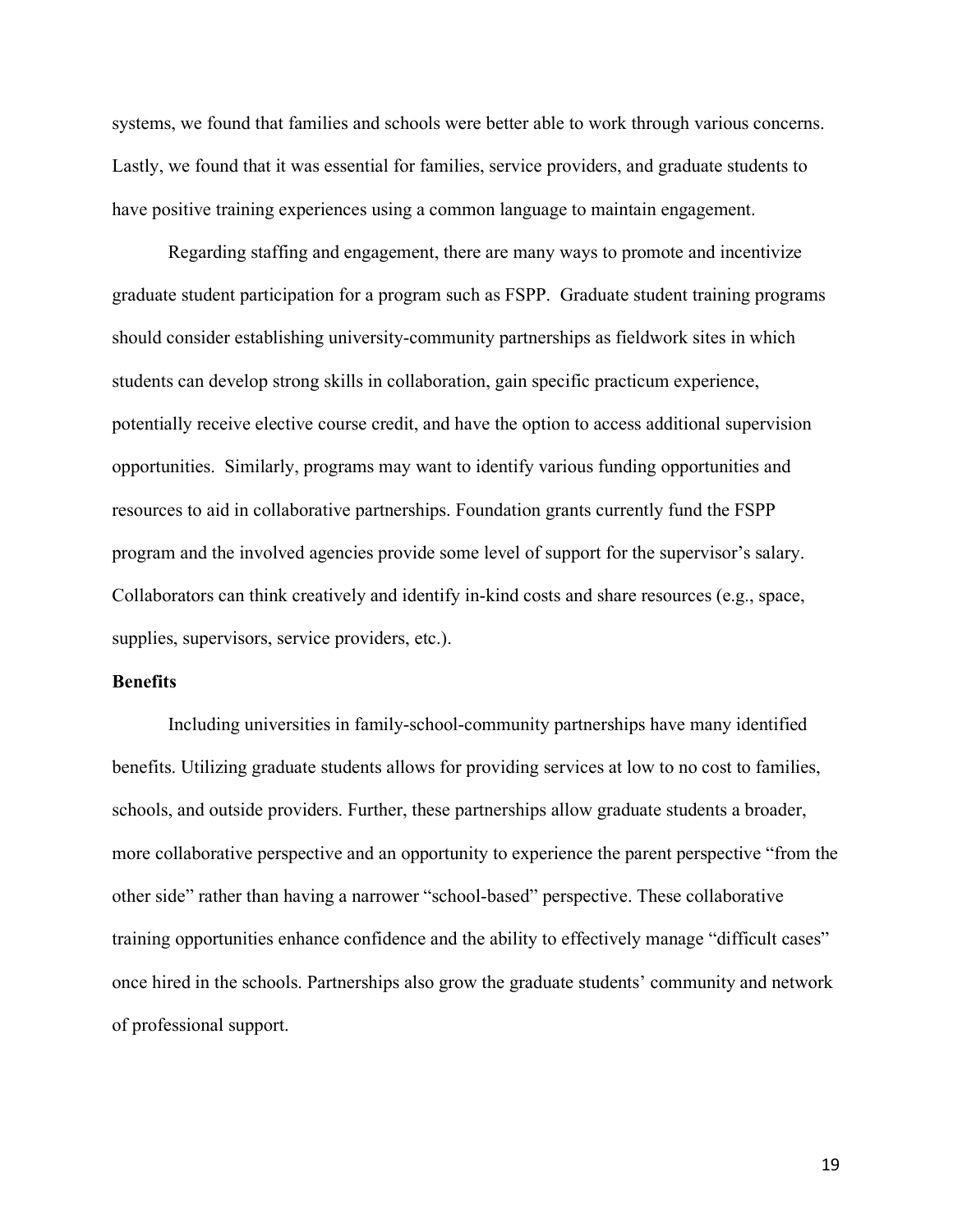In addition, medical providers were provided with critical information about how school's function, the laws that govern special education, and the best way to effectively collaborate with schools in identifying the best course of action for a student. This was particularly helpful for school districts, as they often have trouble "speaking the same language" as medical providers and their recommendations may appear to end up in conflict with one another. School professionals have the opportunity to learn about the outside support and approaches to helping youth with disabilities, and can gather critical information and support from all team members.

Finally and most importantly, children with disabilities and their families benefit from the partnership. Through this process, critical team members are able to collaborate more effectively, identify common goals, and work together to improve student outcomes.

#### **Limitations**

While the development of family-school-community-university partnerships, particularly with the inclusion of graduate students, has many benefits, there are also limitations to consider. Primarily, there needs to be a local agency or group of agencies that are available and open to collaboration. Not all training programs have local agencies willing and able to engage in collaborative efforts to serve the needs of families and students. Training programs can consider unique partnerships and may need to start small to address a specific need before expanding to a more comprehensive and integrated intervention program. It is also important to consider the supervision that is required for graduate students both informally to learn a new skill and formally per state and national accrediting bodies. Finally, identifying funding or designated resources can be a challenge if grants or other financial resources are not readily available.

#### **Conclusion**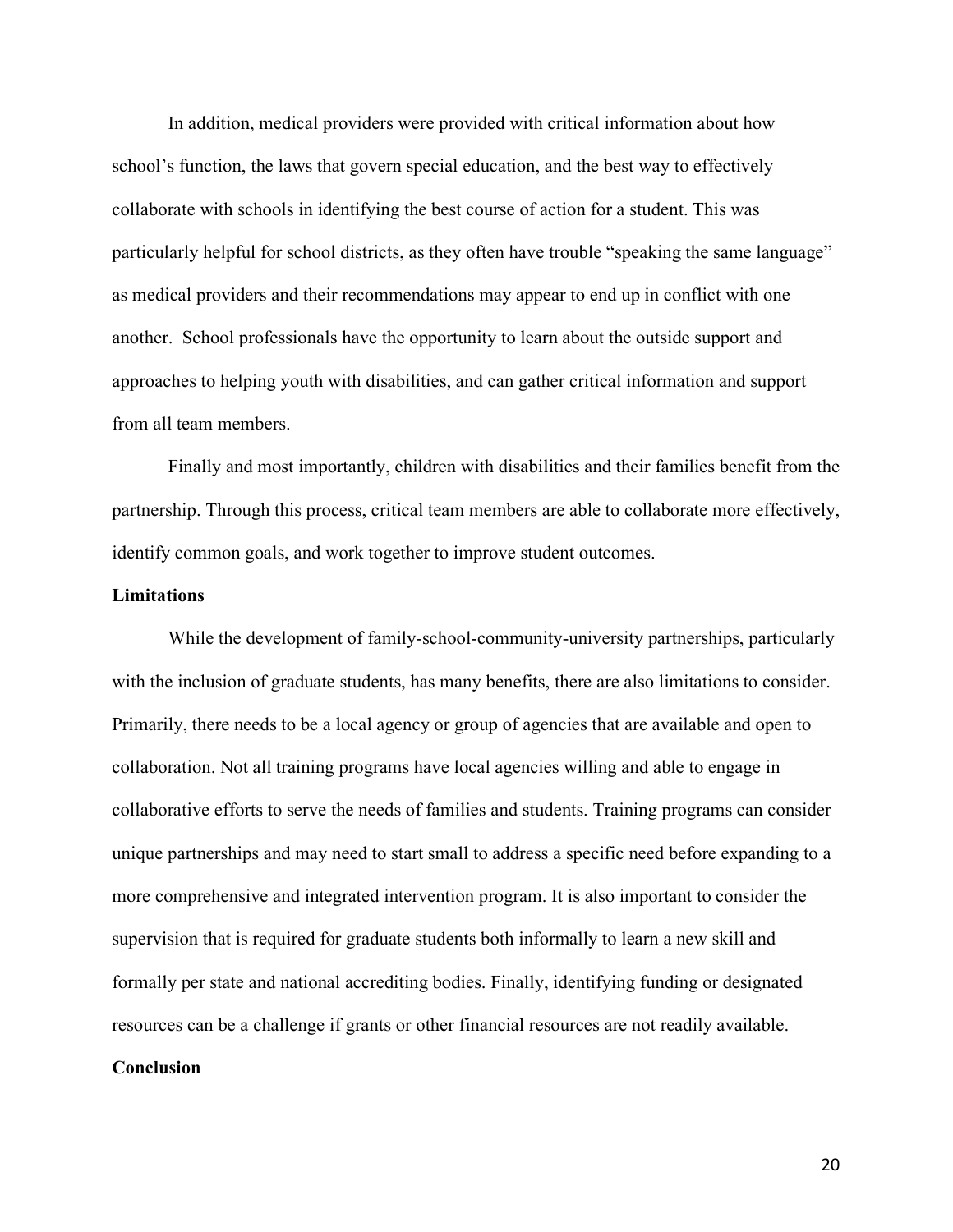Family-school-community-university partnerships offer a collaborative opportunity for service providers, families, school staff, trainers, and school psychology graduate students to come together to ensure that students, particularly those with disabilities, receive the best possible educational supports. School psychology training programs are in a unique position to identify needs and foster such partnerships. Through analysis of common referral questions or challenges in local schools and/or communities, training programs can cultivate opportunities to offer assistance and mitigate these challenges. These partnerships not only serve the families, schools, and outside providers but offer graduate students valuable learning opportunities.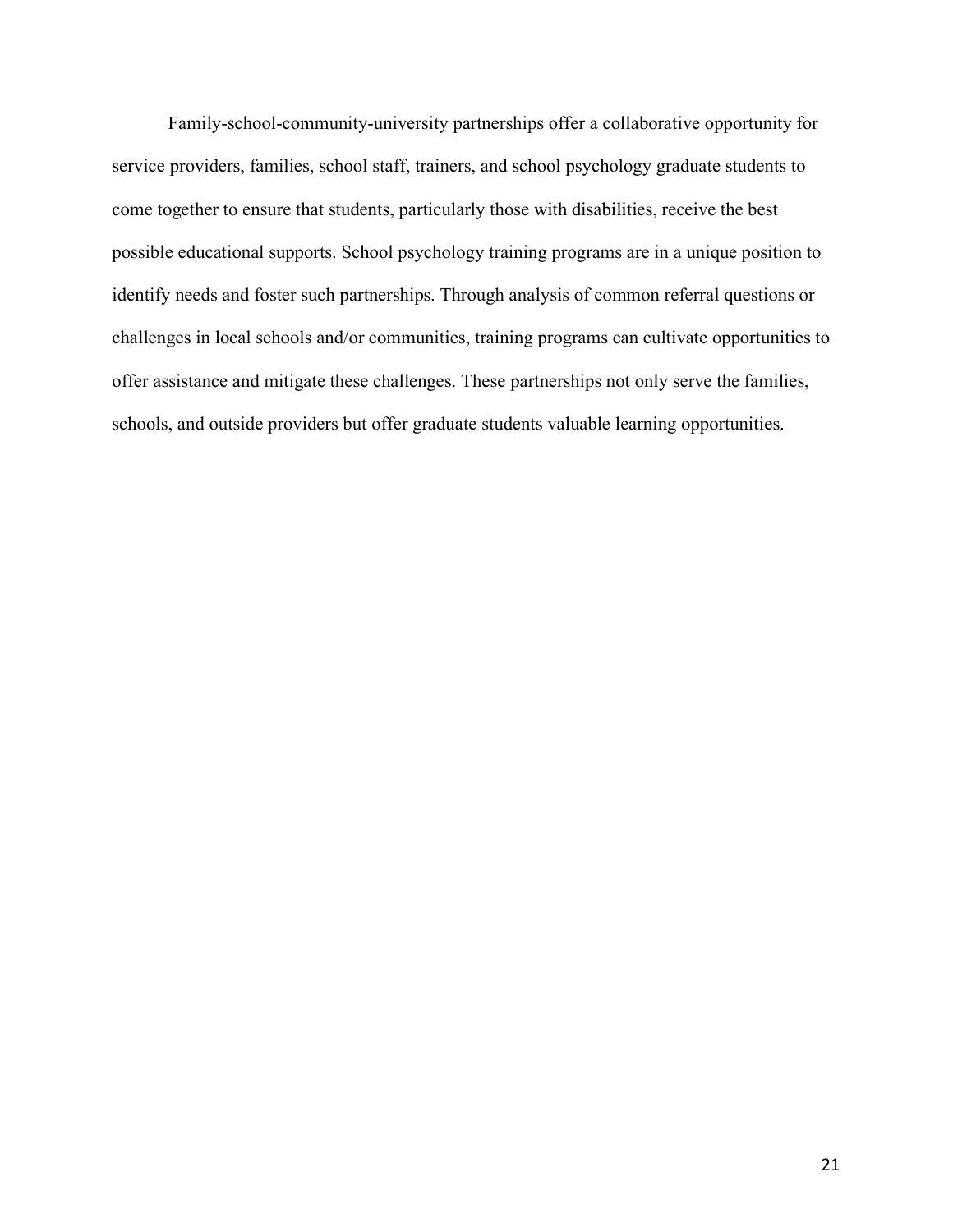#### Declarations

#### **Funding**

This work was supported in part by The Thompson Policy Institute.

#### **Conflicts of Interest**

On behalf of all authors, the corresponding author states that there is no conflict of interest.

### **Compliance with Ethical Standards**

All procedures performed in studies that involve human participants were in accordance with the ethical standards of the institutional and/or national research committee and with the 1964 Helsinki declaration and its later amendments or comparable ethical standards. Informed consent was obtained from all individual participants included in the study.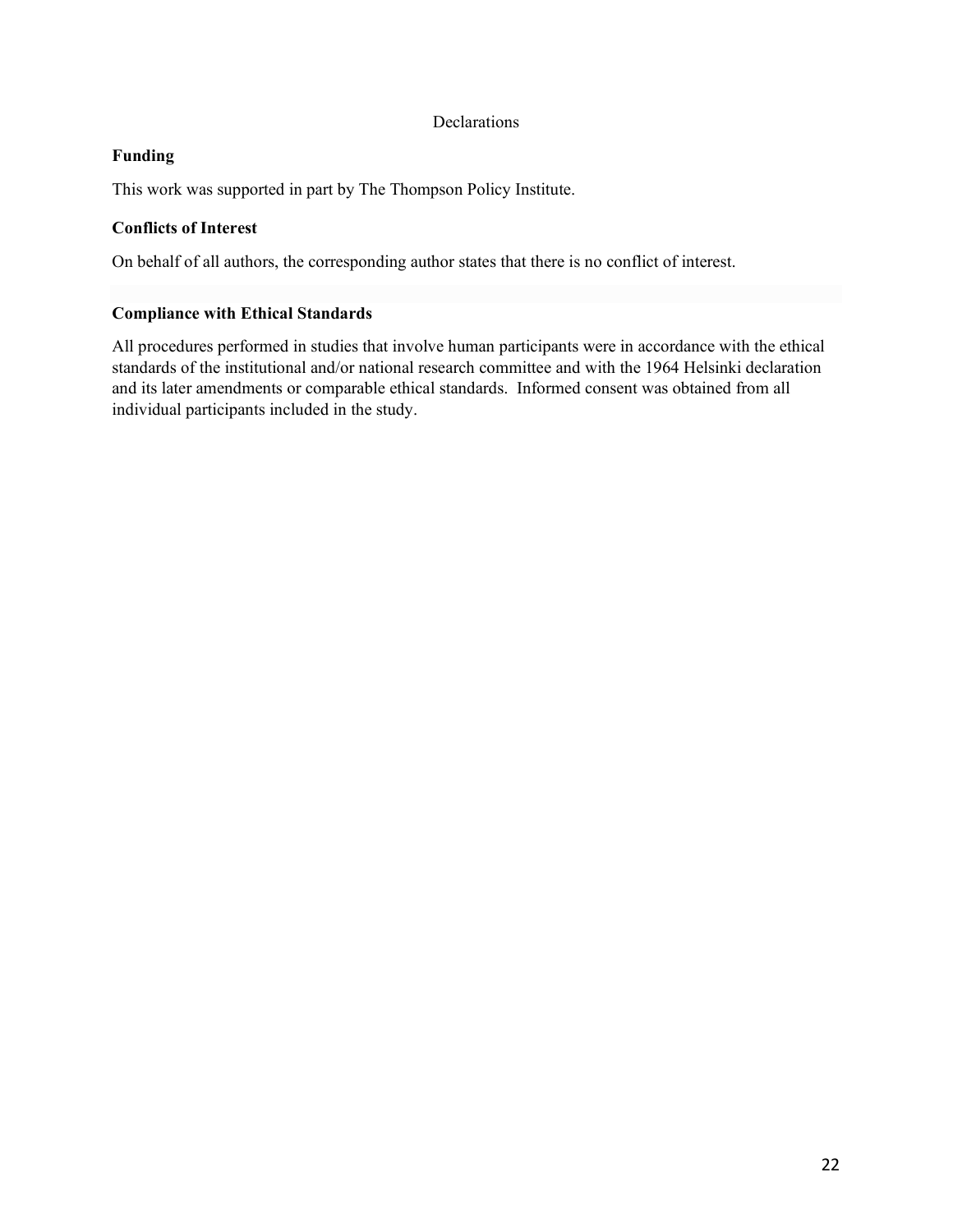#### **References**

- Allensworth, E., Ponisciak, S., & Mazzeo, C. (2009). The schools teachers leave: Teacher mobility in Chicago Public Schools. Chicago, IL: Consortium on Chicago School Research.
- Benzies, K., & Mychasiuk, R. (2009). Fostering family resiliency: A review of the key protective factors. *Child & Family Social Work, 14* (103–114). [https://doi.org/10.1111/j.1365-](https://doi.org/10.1111/j.1365-2206.2008.00586.x) [2206.2008.00586.x](https://doi.org/10.1111/j.1365-2206.2008.00586.x)
- Blair, K.-S. C., Lee, I.-S., Cho, S.-J., & Dunlap, G. (2010). Positive Behavior Support Through Family–School Collaboration for Young Children With Autism. *Topics in Early Childhood Special Education*, *31*(1), 22–36. https://doi.org/10.1177/0271121410377510
- Bowers, A. M. (2017). University-community partnership models: Employing organizational management theories of paradox and strategic contradiction. *Journal of Higher Education Outreach and Engagement, 21*, 37–64.
- Boyer, E. L. (1990). *Scholarship reconsidered: Priorities of the professoriate.* Carnegie Foundation for the Advancement of Teaching.
- Boyer, E. L. (1996). The scholarship of engagement. *Bulletin of the American Academy of Arts and Sciences, 49*(7), 18–33.
- Brobst, J., Clopton, J. R., & Hendrick, S. S. (2008). Parenting children with autism spectrum disorders. *Focus on Autism and Other Developmental Disabilities, 24,* 38–49. <https://dx.doi.org/10.1007%2Fs10803-017-3210-5>
- Burke, M. M., & Hodapp, R. M. (2014). Relating stress of mothers of children with developmental disabilities to family–school partnerships*. Intellectual and Developmental Disabilities, 52*, 13–23.<https://doi.org/10.1352/1934-9556-52.1.13>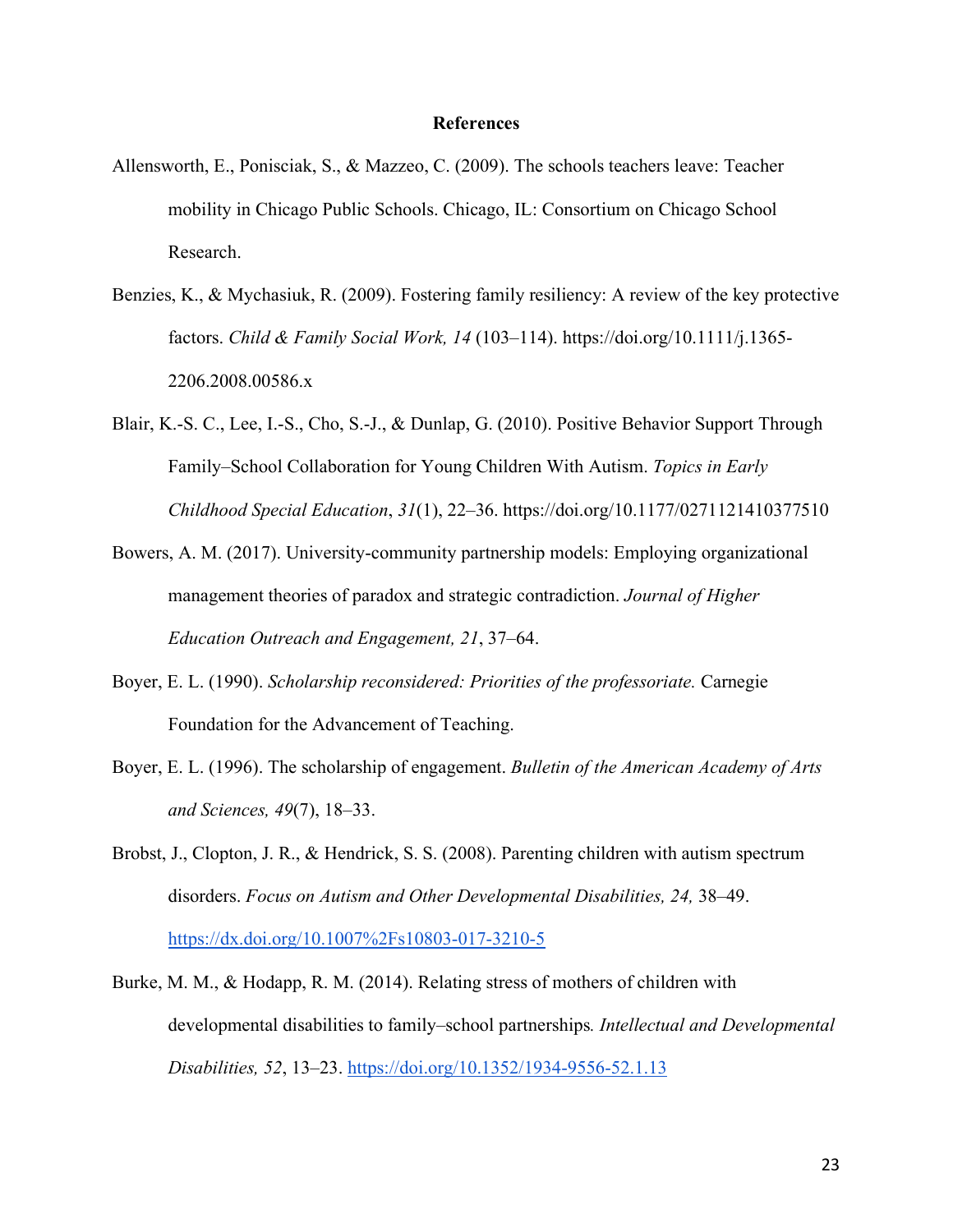- Burkhouse, K. S. (2012) Educating a reflective school consultant: multi-faceted techniques, In Rosenfeld, Sylvia (Ed.) *Becoming a school consultant, lessons learned* (pp.25-47). Routledge.
- Christenson, S., & Sheridan, S. (2001). *Schools and families—Creating essential connections for learning*. The Guilford Press.<https://doi.org/10.1002/pits.10101>
- Christenson, S. (2003). The family-school partnership: An opportunity to promote the learning competence of all students. *School Psychology Quarterly, 18,* 454–482. <https://doi.org/10.1521/scpq.18.4.454.26995>
- Christenson, S. L., & Reschly, A. L. (Eds). (2009). *Handbook of school-family partnerships*. Routledge, Taylor and Francis.<https://doi.org/10.4324/9780203876046>
- Comer, J. P., Haynes, N. M., Joyner, E. T., & Ben-Avie, M. (1996). *Rallying the whole village: The Comer process for reforming education.* Teachers College Press.
- D'Haem, J., & Griswold, P. (2016). Teacher educators' and student teachers' beliefs about preparation and working with families including those from diverse socioeconomic and cultural backgrounds. *Education and Urban Society, 49,* 81–109.

<https://doi.org/10.1177%2F0013124516630602>

- Domina, T. (2005). Leveling the home advantage: Assessing the effectiveness of parental involvement in elementary school. *Sociology of Education, 78,* 233–249. <https://doi.org/10.1177%2F003804070507800303>
- Epstein, J. L. (2011). *School, family, and community partnerships: preparing educators and improving schools*. Westview Press.
- Gajda, R. (2004). Utilizing collaboration theory to evaluate strategic alliances. *American Journal of Evaluation*, *25*, 65–77.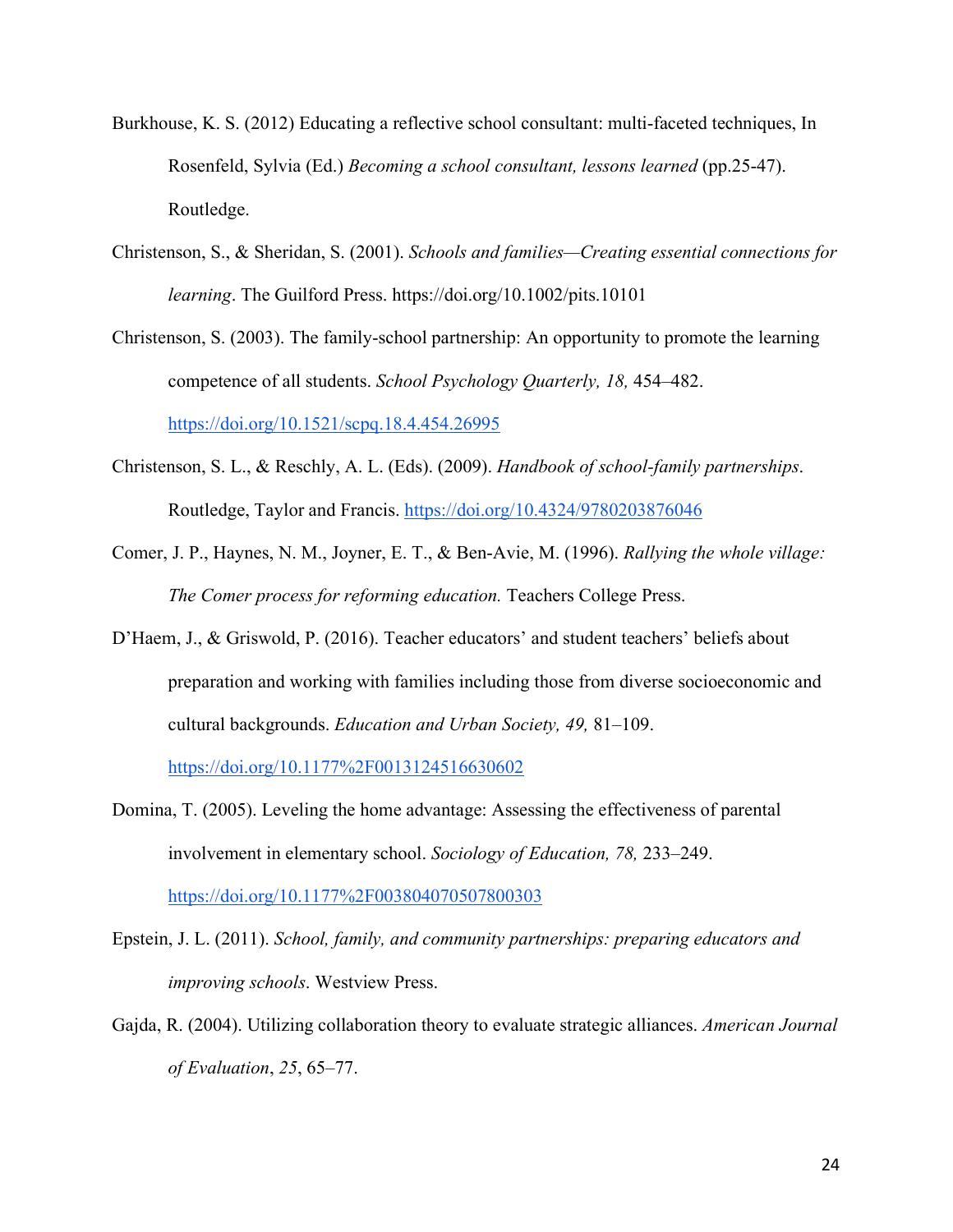- Goldring, E. & Bauch, P. A. (1993). Parent Involvement and School Responsiveness: Facilitating the Home-School Connection in Schools of Choice. *Educational Evaluation and Policy Analysis, 17*. [https://doi.org/10.2307/1164267](https://www.researchgate.net/deref/http%3A%2F%2Fdx.doi.org%2F10.2307%2F1164267)
- Griffiths, A. J., Alsip, J., Hart, S. R., Round, R. L., & Brady, J. (2020). Together we can do so much: A systematic review and conceptual framework of collaboration in schools. *Canadian Journal of School Psychology.* <https://doi.org/10.1177/0829573520915368>
- Henderson, A. T., & Mapp, K. L. (2002). *A new wave of evidence: The impact of school, family, and community connections on student achievement.* Southwest Educational Development Laboratory.
- Hoffman, C. D., Sweeney, D. P., Hodge, D., Lopez-Wagner, M. C., & Looney, L. (2009). Parenting stress and closeness: Mothers of typically developing children and mothers of children with autism. *Focus on Autism and Other Developmental Disabilities, 24*, 178– 187.<https://doi.org/10.1177%2F1088357609338715>
- Jeynes, W. H. (2005). Parental involvement and student achievement: A meta-analysis. *Harvard Family Research Project*. Retrieved from http://www.hfrp.org/publicationsresources/browse-our-publications/parental-involvement-and-student-achievement-ameta-analysis
- Jeynes, W. H. (2007). The relationship between parental involvement and urban secondary school student achievement: A meta-analysis. *Urban Education, 42,* 82–110. <https://doi.org/10.1177%2F0042085906293818>
- Katsiyannis, A., Counts, J., Popham, M., Ryan, J., & Butzer, M. (2016). Litigation and students with disabilities: An overview of cases from 2015. *NASSP Bulletin, 100*, 26–46. <https://doi.org/10.1177%2F0192636516664827>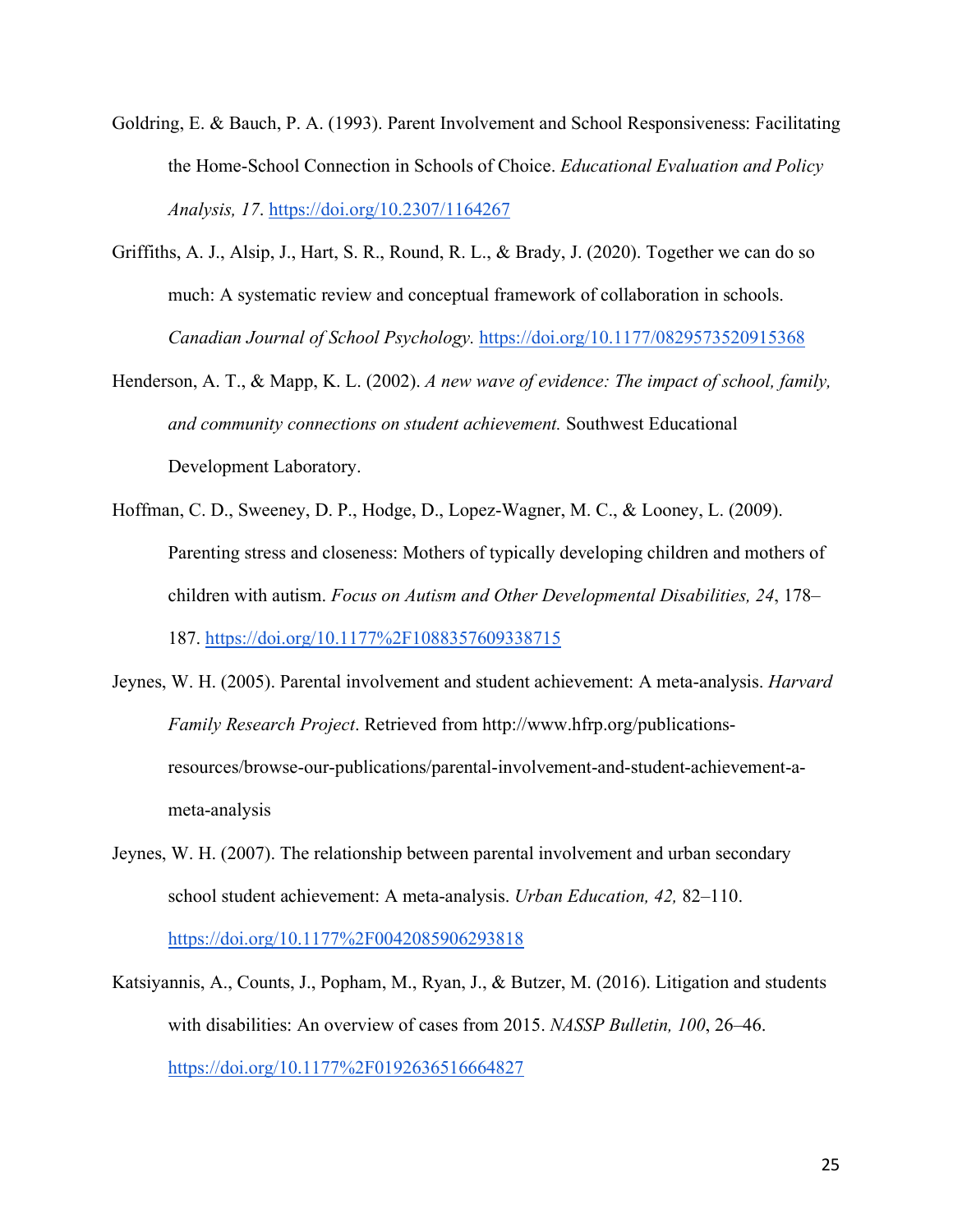- Lake, J. F., & Billingsley, B. (2000). An analysis of factors that contribute to parent school conflict in special education. *Remedial and Special Education, 21*, 240–251. <https://doi.org/10.1177%2F074193250002100407>
- Lee, J. C., & Mortimer, J. T. (2009). Family socialization, economic self-efficacy, and the attainment of financial independence in early adulthood. *Longitudinal and Life Course Studies, 1*, 45–62.<http://dx.doi.org/10.14301/llcs.v1i1.28>
- Lines, C., Miller, G., & Arthur-Stanley, A. (2010). *The power of family-school partnering*. Routledge.<https://doi.org/10.4324/9780203877623>
- National Association of School Psychologists (NASP) (2010). *Model for comprehensive and integrated school psychological services*. National Association of School Psychologists.
- National Association of School Psychologists (NASP). (2012). *School–family partnering to*  enhance learning: Essential elements and responsibilities [Position Statement]. National Research Council. (2001). *Educating Children with Autism.* The National Academies Press. Retrieved from https://doi.org/10.17226/10017.
- Ohan, J., Seward, R., Stallman, H. M., Bayliss, D., & Sanders, M. R. (2015). Parents' barriers to using school psychology services for their child's mental health problems. *School Mental Health, 7*, 287–297. [https://doi.org/10.1007/s12310-015-9152-1](https://www.researchgate.net/deref/http%3A%2F%2Fdx.doi.org%2F10.1007%2Fs12310-015-9152-1)
- Patte, M. M. (2011). Examining preservice teacher knowledge and competencies in establishing family-school partnerships. *The School Community Journal, 21,* 143–159.
- Peacock, G. G., & Collett, B. R. (2010). *Collaborative home/school interventions: Evidencebased solutions for emotional, behavioral, and academic problems*.Guilford.
- Raffaele, L. M. & Knoff, H. M. (1999). Improving Home-School Collaboration with Disadvantaged Families: Organizational Principles, Perspectives, and Approaches.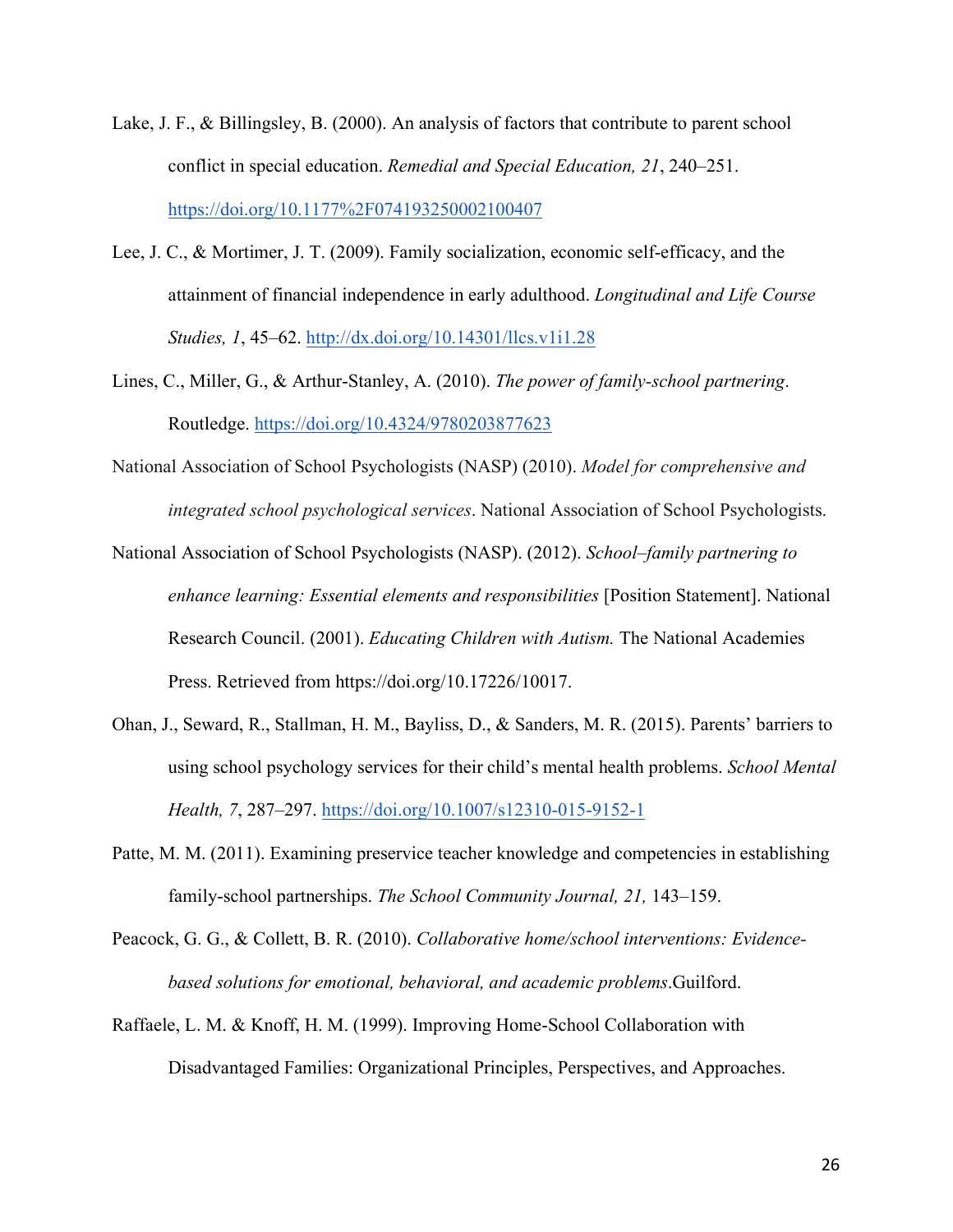*School Psychology Review, 28:3,* 448-466.

https://doi.org[/10.1080/02796015.1999.12085977](https://doi.org/10.1080/02796015.1999.12085977)

- Reiman, J. W., Beck, L., Coppola, T., & Engiles, A. (2010). Parents' experiences with the IEP process: Considerations for improving practice. *Center for Appropriate Dispute Resolution in Special Education,* 1–6.
- Sandmann, L. R. (2008). Conceptualization of the scholarship of engagement in higher education: A strategic review, 1996–2006*. Journal of Higher Education Outreach and Engagement, 12*(1), 91–104.
- Semke C. A., & Sheridan, S. M. (2011). *Family-School Connections in Rural Educational Settings: A Systematic Review of the Empirical Literature* (R2Ed Working Paper No. 2011-1). Retrieved from the National Center for Research on Rural Education website: http://r2ed.unl.edu
- U.S. Department of Education. (2016). IDEA Section 618 data products: Static tables. Retrieved from http://www2.ed.gov/programs/osepidea/618-data/static-tables/index.html#part-b
- Walker, J. M. T., Ice, C. L., Hoover-Dempsey, K. V., & Sandler, H. M. (2011). Latino parents' motivations for involvement in their children's schooling: An exploratory study. *Elementary School Journal, 111,* 409–429.<https://doi.org/10.1086/657653>
- Weiss, H. B., & Stephen, N. (2010). From periphery to center: A new vision for family, school, and community partnerships. In S. Christenson  $\&\,A$ . Reschly (Eds.), Handbook of school-family partnerships (pp. 448–472). Routledge.
- Wylie, R. E., Bauch, J. P., Vietze, P. M., & Morris, V. D. (1973). Research: What Makes the Difference in Parental Participation? *Childhood Education*, *50*(1), 47–53. <https://doi.org/10.1080/00094056.1973.10728141>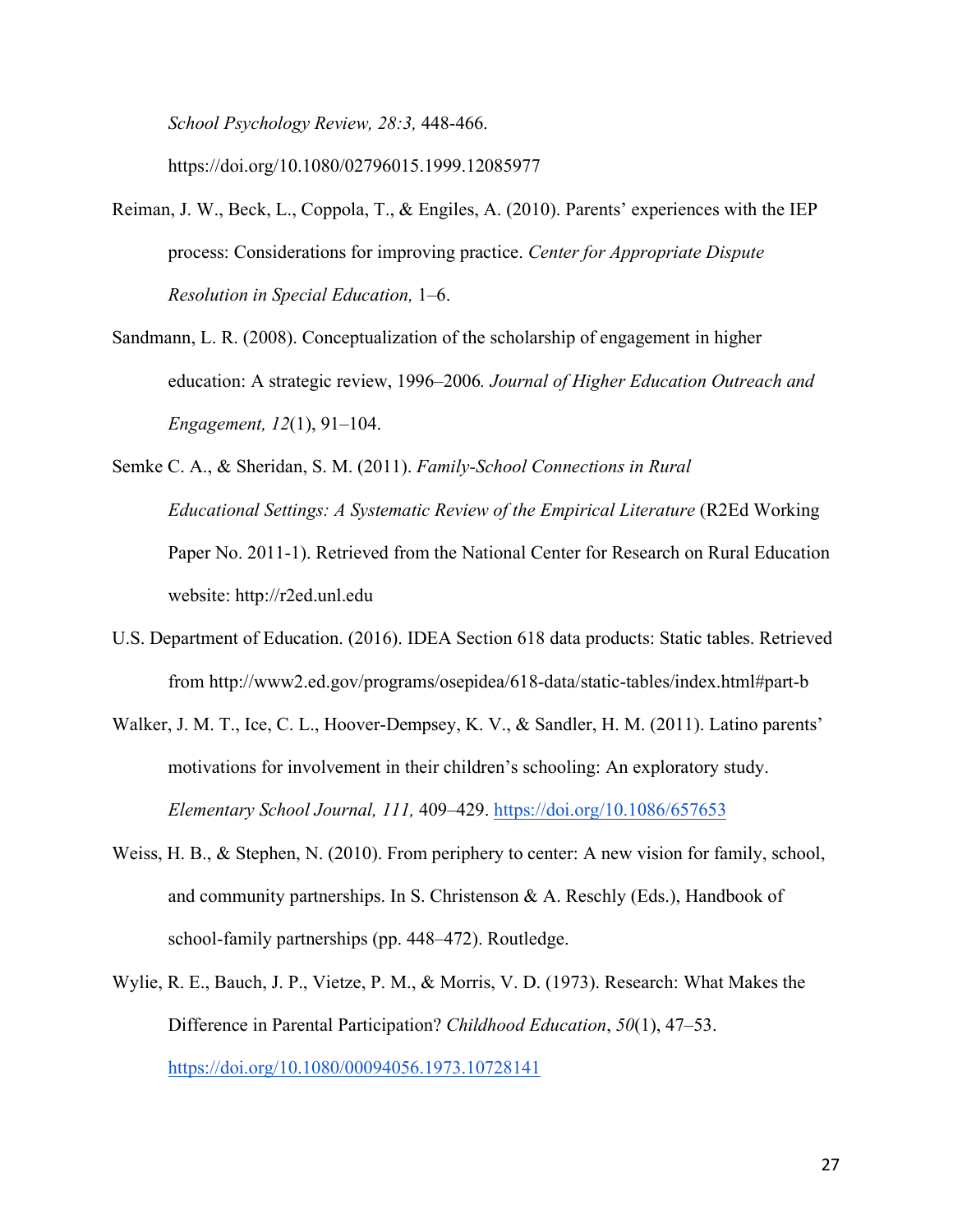Yamauchi, L. A., Ponte, E., Ratliffe, K. T., & Traynor, K. (2017). Theoretical and Conceptual Frameworks Used in Research on Family–School Partnerships. *School Community Journal, 27*(2)*.*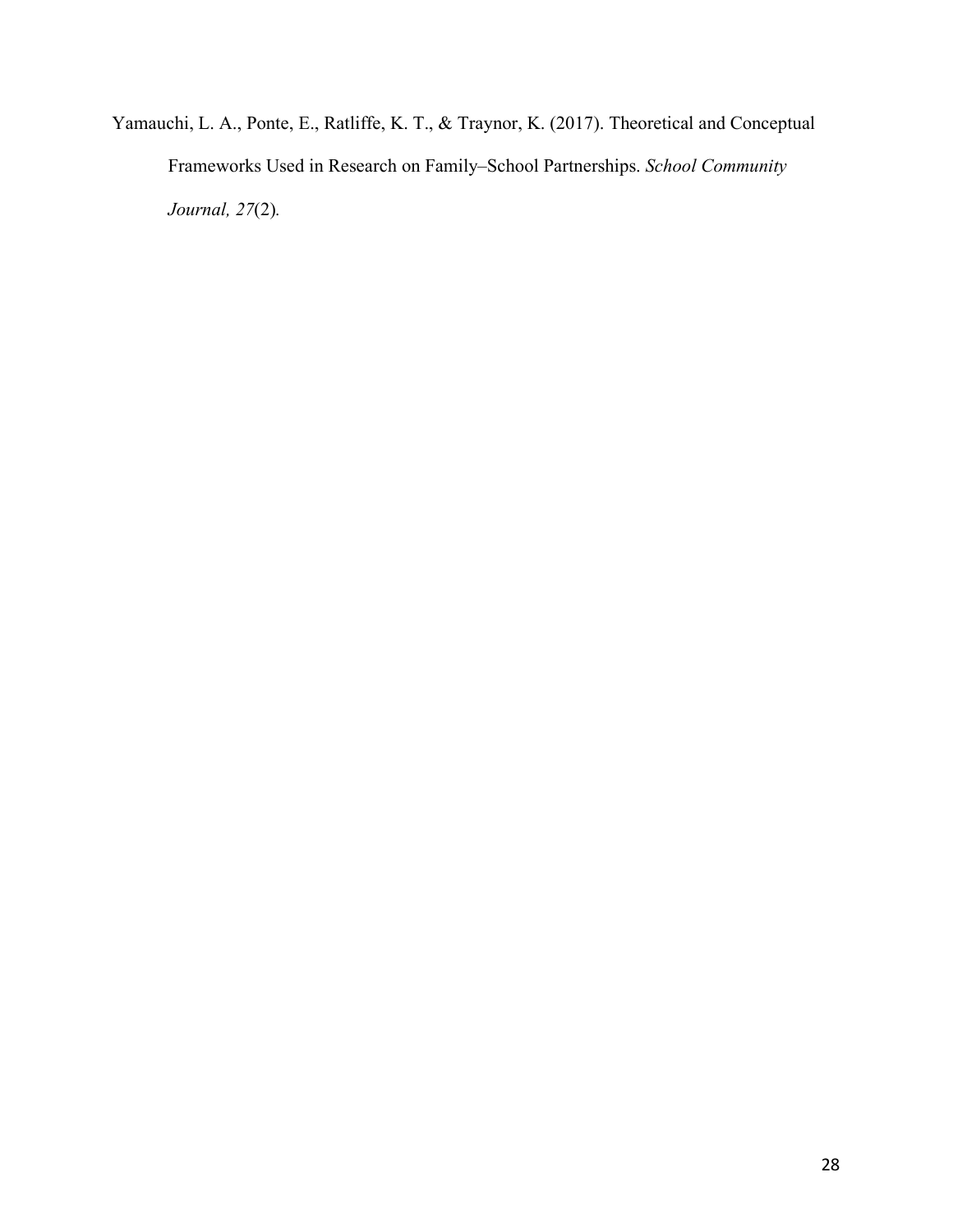| Topic                                                     | $\frac{1}{2}$ . Sumple Data concetted from early $\frac{1}{2}$<br>Data Type(s)                                  | Frequency                                                                       | Sample Items                                                                                                                                                                                                                        |
|-----------------------------------------------------------|-----------------------------------------------------------------------------------------------------------------|---------------------------------------------------------------------------------|-------------------------------------------------------------------------------------------------------------------------------------------------------------------------------------------------------------------------------------|
| Child<br>Demographic<br>Information                       | Open-Ended,<br>Multiple Choice                                                                                  | Once, at intake                                                                 | Name, date of birth, school, language,<br>ethnicity, medical diagnosis, level of<br>support required                                                                                                                                |
| Caregiver<br>Demographic<br>Information                   | Open-Ended,<br>Multiple Choice                                                                                  | Once, at intake                                                                 | Name, language, ethnicity, marital status,<br>best contact information, education level                                                                                                                                             |
| School<br>Intervention<br>Information                     | Multiple Choice                                                                                                 | Multiple times,<br>intake, throughout<br>consultation, and<br>post intervention | Type of plan/service agreement (e.g., IEP,<br>504, SST), special education eligibility,<br>services child receives                                                                                                                  |
| Parent<br>understanding<br>of process and<br>rights       | 4-Point Likert Scale<br>indicating level of<br>agreement with<br>statements                                     | Twice, at intake,<br>and post<br>intervention                                   | Understanding of assessments, service<br>plan, rights, special education law and<br>procedures. Satisfaction with current<br>program and services                                                                                   |
| Parent<br>experience of<br>collaboration<br>with the team | 4-Point Likert scale<br>indicating level of<br>agreement with<br>statements                                     | Twice, at intake,<br>and post<br>intervention                                   | Parent perspectives on collaboration related<br>to trust, communication, mutually agreed<br>upon goals, shared ownership and<br>flexibility, conflict management, idea<br>generation, and decision making process                   |
| FSPP and<br>school-based<br>Services                      | Open-Ended                                                                                                      | Multiple times,<br>intake, throughout<br>consultation, and<br>post intervention | Services caregivers would like to receive<br>from the FSPP and the school. Any other<br>information about child's disability,<br>educational, or school experiences                                                                 |
| Litigation<br>history                                     | Yes/No Response,<br>Dates, Open-Ended,<br>Likert Scale<br>regarding the<br>likelihood of using<br>legal support | Once, at intake                                                                 | History of using an advocate or lawyer,<br>current interactions with advocate or<br>lawyer, dates of interactions, and details of<br>disagreements with school district.<br>Likelihood of using advocate or lawyer at<br>this point |
| Length of time<br>working with<br>school team             | Multiple Choice                                                                                                 | Once, at intake                                                                 | How long they have been working with<br>current team                                                                                                                                                                                |

|  |  |  | Table 1 Sample Data Collected from Caregiver |  |  |
|--|--|--|----------------------------------------------|--|--|
|--|--|--|----------------------------------------------|--|--|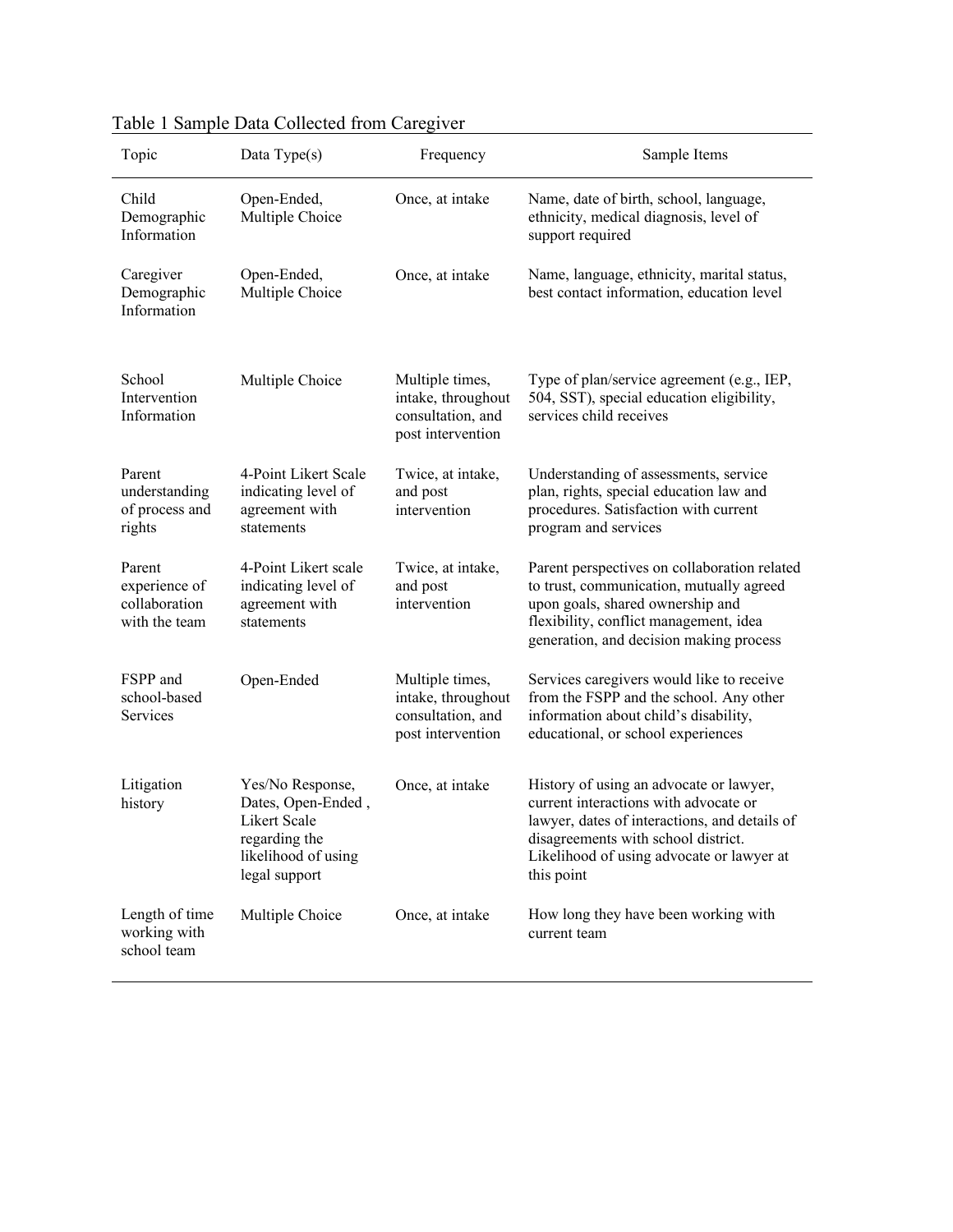|                               | $\mathbf n$ | $\frac{0}{0}$ |
|-------------------------------|-------------|---------------|
| Age at Referral               |             |               |
| $0 - 2$                       | 13          | 1.9           |
| $3 - 5$                       | 185         | 26.4          |
| $6 - 8$                       | 238         | 34.0          |
| $9 - 11$                      | 153         | 21.9          |
| $12 - 14$                     | 57          | 8.1           |
| $15+$                         | 36          | 3.9           |
| Unspecified                   | 18          | 2.6           |
|                               |             |               |
| Ethnicity                     |             |               |
| White                         | 174         | 24.9          |
| Hispanic                      | 323         | 46.1          |
| <b>Black/African American</b> | 10          | 1.4           |
| Asian                         | 6           | .9            |
| Native Hawaiian or Other      | 30          | 4.3           |
| Pacific Islander              |             |               |
| Unspecified                   | 157         | 22.4          |
|                               |             |               |
| Primary Language              |             |               |
| English                       | 423         | 60.4          |
| Spanish                       | 151         | 21.6          |

Table 2. Consultee Demographics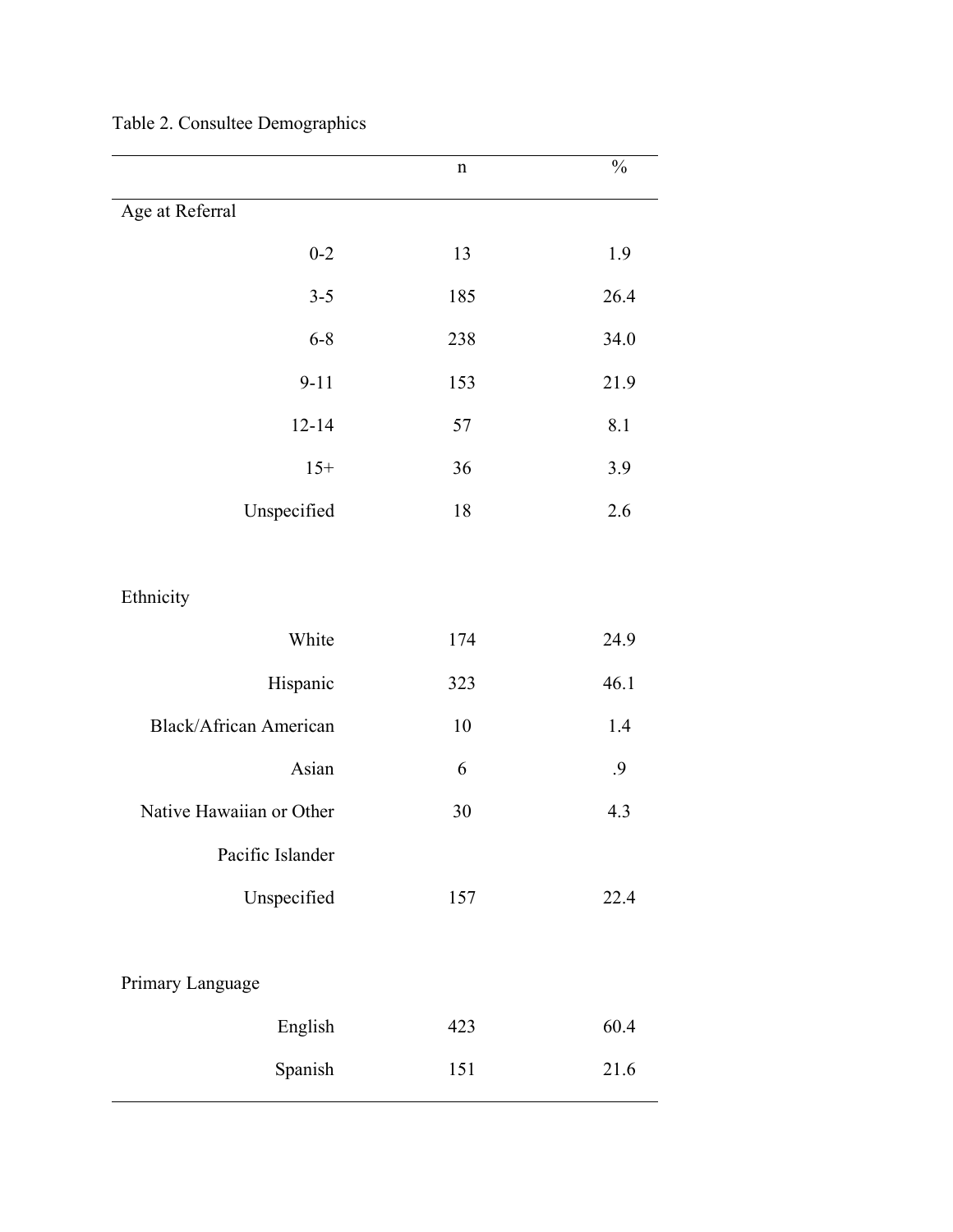| Vietnamese                | 22  | 3.1     |
|---------------------------|-----|---------|
| Other                     | 13  | 1.9     |
| Unspecified               | 91  | 13.0    |
|                           |     |         |
| Interpreter Used          |     |         |
| Yes                       | 177 | 25.3    |
| $\rm No$                  | 479 | 68.4    |
| Unspecified               | 44  | 6.3     |
|                           |     |         |
| Receiving Special         |     |         |
| <b>Education Services</b> |     |         |
| Yes                       | 443 | 63.3    |
| $\rm No$                  | 128 | 18.3    |
| Unspecified               | 129 | 18.4    |
|                           |     |         |
| Medical Diagnosis         |     |         |
| Autism                    | 473 | 67.6    |
| <b>ADHD</b>               | 90  | 12.9    |
| Speech-Language           | 18  | 2.6     |
| Impairment                |     |         |
| Other                     | 19  | $2.7\,$ |
| Unspecified               | 100 | 14.3    |
|                           |     |         |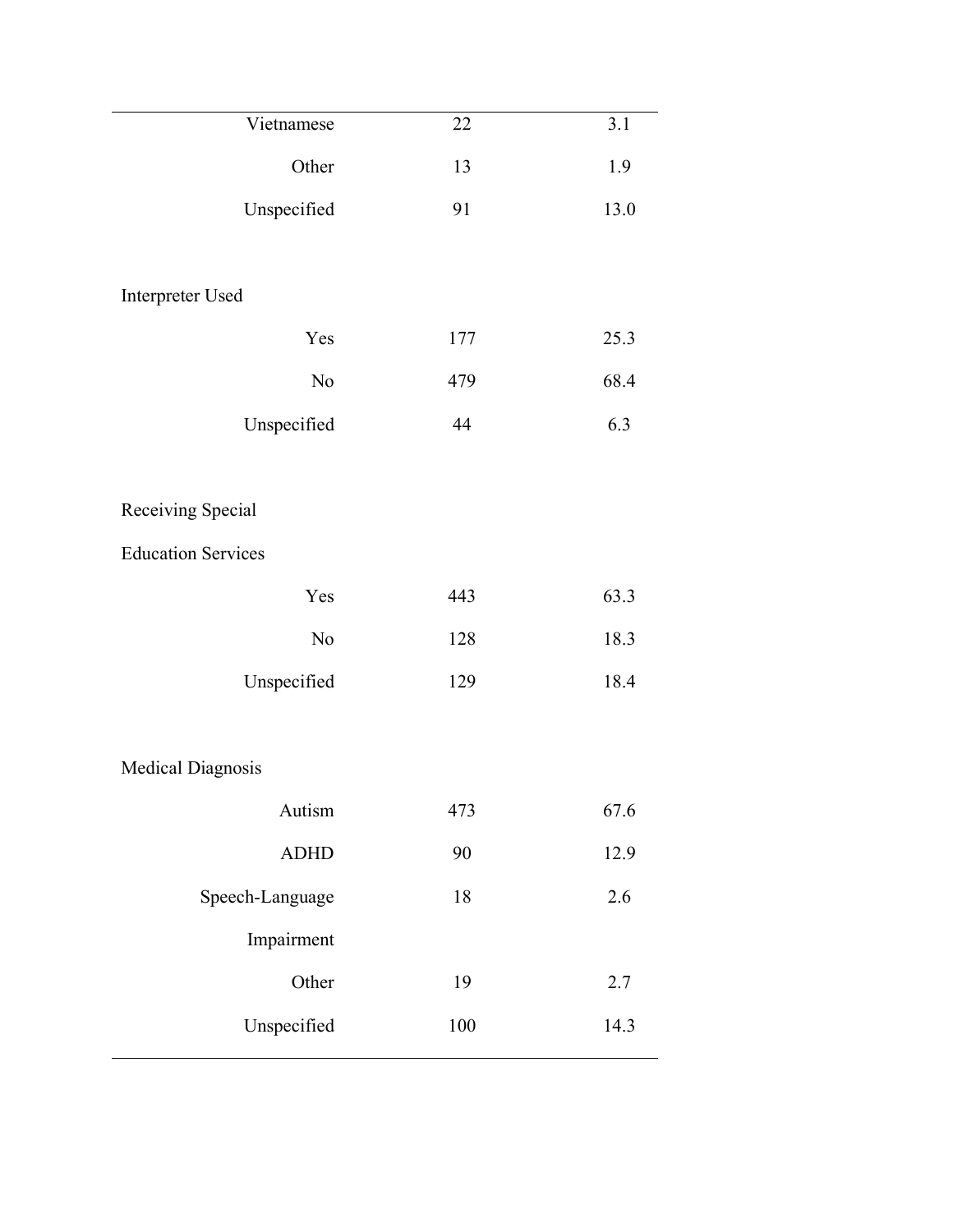|           |                                    | $\mathbf n$ | $\frac{0}{0}$ |
|-----------|------------------------------------|-------------|---------------|
| Special   |                                    |             |               |
| Education |                                    |             |               |
|           | Specific Learning Disability (SLD) | 28          | 6.3           |
|           | Other Health Impaired (OHI)        | 52          | 11.7          |
|           | Autism                             | 244         | 55.1          |
|           | Speech/Language Impairment (SLI)   | 100         | 22.6          |
|           | Other                              | 19          | 4.3           |
|           |                                    |             |               |
|           |                                    |             |               |
| 504 Plan  |                                    |             |               |
|           | Yes                                | 36          | 5.1           |
|           | $\rm No$                           | 524         | 74.9          |
|           | Unspecified                        | 140         | $20.0$        |

## Table 3. Educational Support Services of Consultees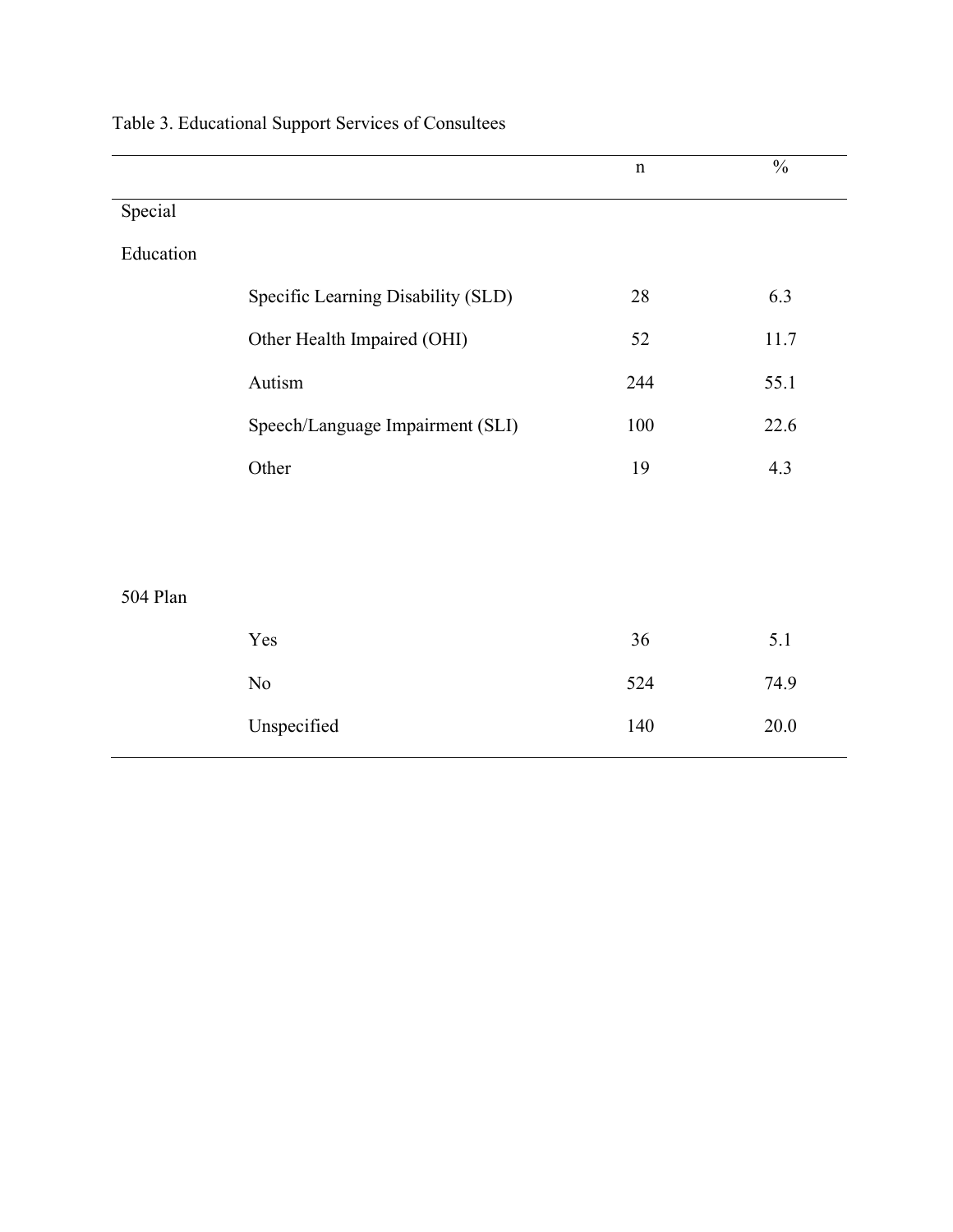|                          |                                                | Parent      |               | Medical        |               |
|--------------------------|------------------------------------------------|-------------|---------------|----------------|---------------|
|                          |                                                |             |               | Provider       |               |
|                          |                                                | $\mathbf n$ | $\frac{0}{0}$ | $\mathbf n$    | $\frac{0}{0}$ |
| Students not             |                                                |             |               |                |               |
| currently in             |                                                |             |               |                |               |
| <b>Special Education</b> |                                                |             |               |                |               |
| Services                 |                                                |             |               |                |               |
|                          | Concern over initial assessment or eligibility | 13          | 1.7           | 10             | 1.4           |
|                          | Support in accessing services (acquiring new   | 36          | 5.1           | 45             | 6.4           |
|                          | or additional services)                        |             |               |                |               |
|                          | <b>General Concerns</b>                        | 21          | 2.3           | 18             | 2.6           |
| Students currently       |                                                |             |               |                |               |
| receiving Special        |                                                |             |               |                |               |
| Education                |                                                |             |               |                |               |
| Services                 |                                                |             |               |                |               |
|                          | Assessment concerns (initial or annual)        | 11          | 1.6           | $\overline{2}$ | $\cdot$ 3     |
|                          | Transition services                            | 41          | 4.6           | 30             | 3.3           |
|                          | Support in accessing services (acquiring new   | 111         | 15.           | 148            | 21.           |
|                          | or additional services)                        |             | 9             |                | $\mathbf{1}$  |
|                          | Progress concerns or not meeting annual goals  | 97          | 10.           | 57             | 8.1           |
|                          |                                                |             | $8\,$         |                |               |

### Table 4. Reason for Referral for Consultation Services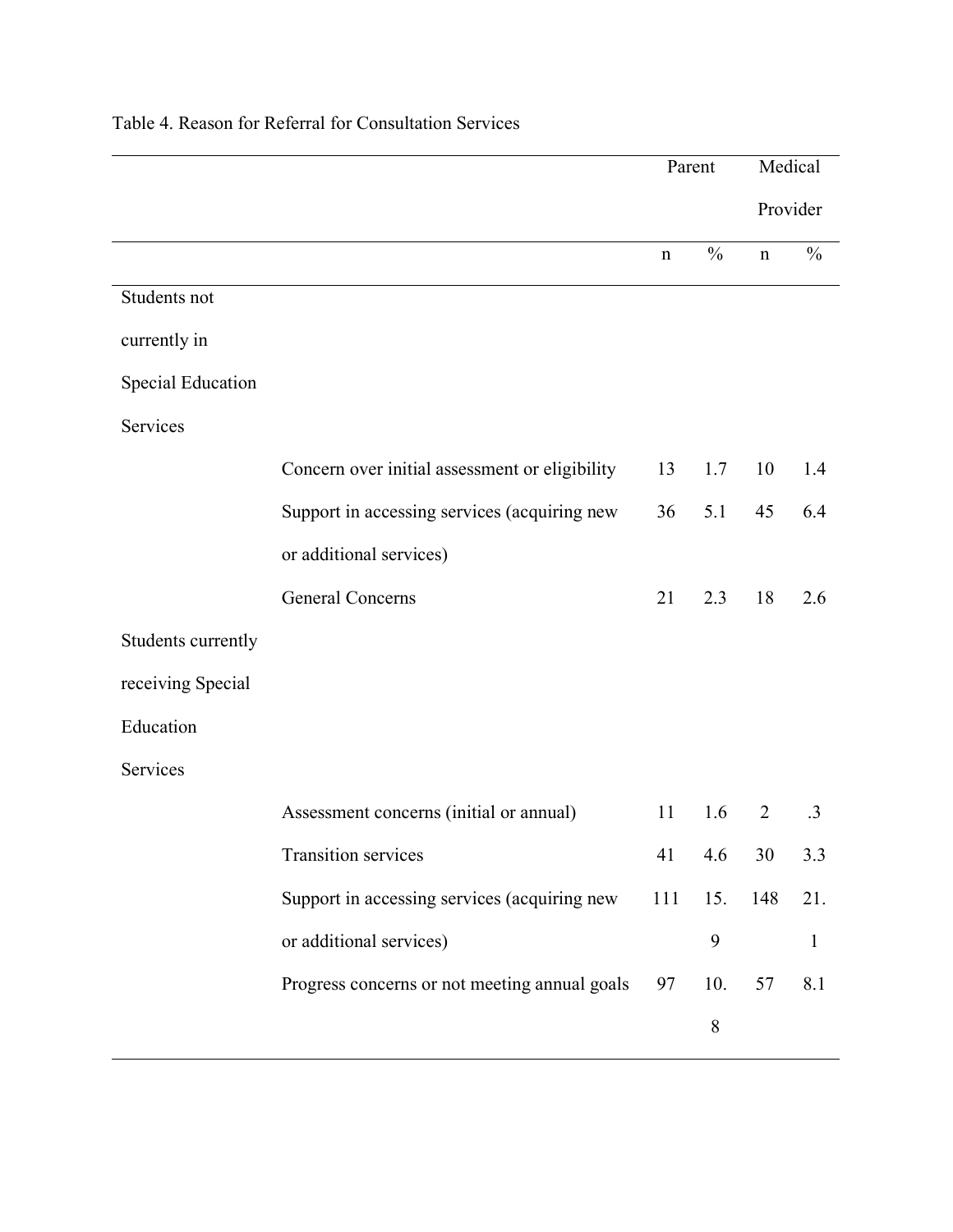|                       | <b>General Concerns</b>                        | 82             | 11.              | 138            | 19. |
|-----------------------|------------------------------------------------|----------------|------------------|----------------|-----|
|                       |                                                |                | $\overline{7}$   |                | 7   |
|                       | <b>Placement Concerns</b>                      | 94             | 13.              | 74             | 10. |
|                       |                                                |                | 4                |                | 6   |
|                       | Communication issues among team members        | 22             | 3.1              | 33             | 4.7 |
| Currently             |                                                |                |                  |                |     |
| receiving             |                                                |                |                  |                |     |
| 504/ADA support       |                                                |                |                  |                |     |
| services              |                                                |                |                  |                |     |
|                       | Concern over initial assessment or eligibility | $\overline{2}$ | $\cdot$ 3        | $\overline{2}$ | 1.9 |
|                       | General concerns                               | 6              | .9               | 6              | .9  |
| <b>Other Concerns</b> |                                                |                |                  |                |     |
|                       | Speech- Child having difficulty with speech    | 20             | 2.9              | 10             | 1.4 |
|                       | skills                                         |                |                  |                |     |
|                       | Social Skills- Child having difficulty with    | 25             | 3.6              | 21             | 3.0 |
|                       | social skills                                  |                |                  |                |     |
|                       | Parents need support understanding and         |                |                  | 50             | 7.1 |
|                       | navigating the school system                   |                |                  |                |     |
|                       | Unspecified                                    | 119            | 17.              | 53             | 7.6 |
|                       |                                                |                | $\boldsymbol{0}$ |                |     |
| Total                 |                                                | 700            |                  | 700            |     |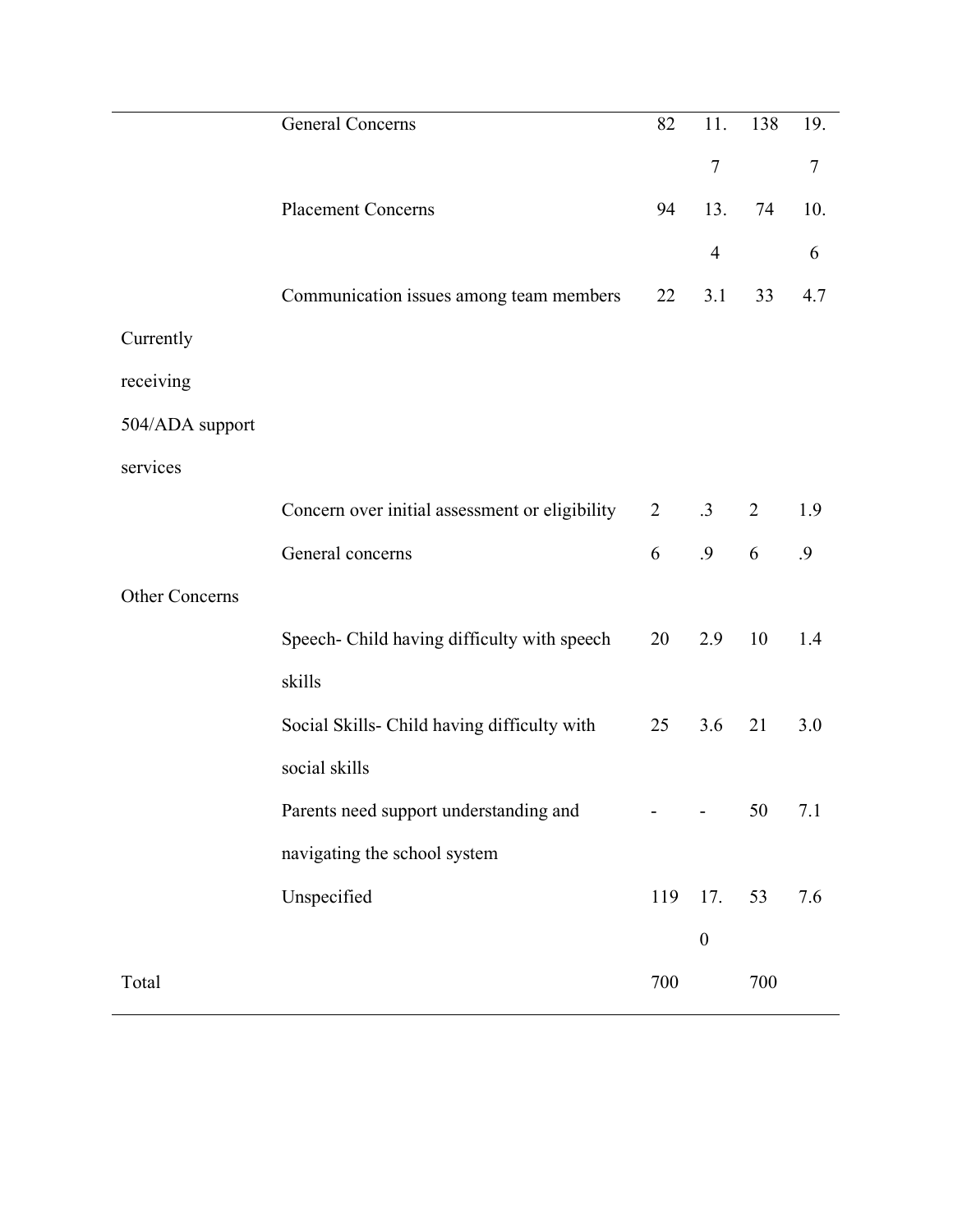|                       |                       | $\mathbf n$ | $\frac{0}{0}$ |
|-----------------------|-----------------------|-------------|---------------|
| <b>Broad Category</b> |                       |             |               |
| of Services           |                       |             |               |
| Received              |                       |             |               |
|                       | Multiple Family       | 481         | 68.7          |
|                       | Interactions          |             |               |
|                       | Family                | 54          | 7.7           |
|                       | Consultation          |             |               |
|                       | Team                  | 41          | 5.9           |
|                       | Interactions          |             |               |
|                       | <b>IEP Navigation</b> | 24          | 3.4           |
|                       | Group                 |             |               |
|                       | Unspecified           | 100         | 14.3          |
|                       |                       |             |               |

Table 5. Consultation Services Provided to Families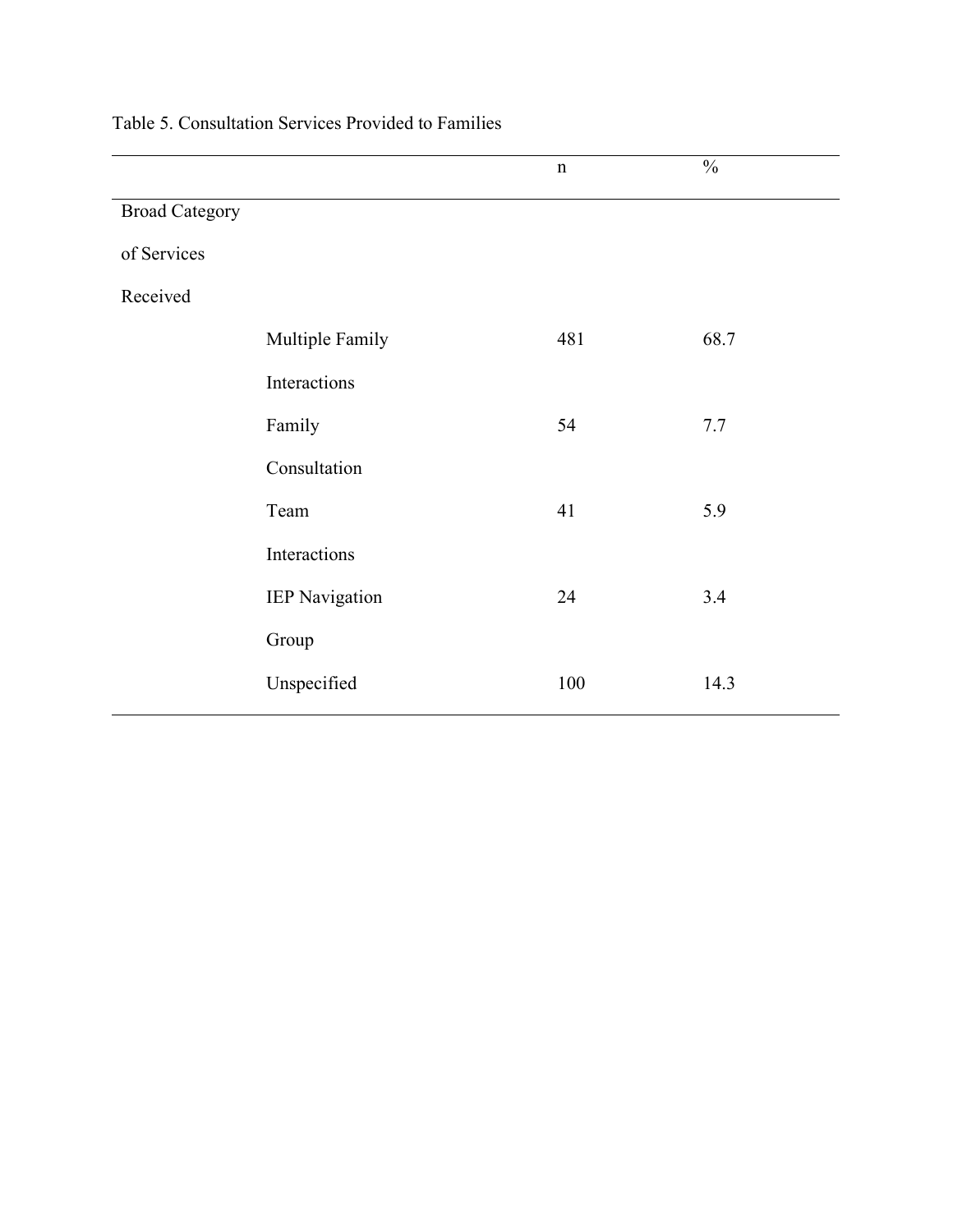|                          | Multiple | Family         | Team           | <b>IEP</b>     | Unspecifie     | Tot        |
|--------------------------|----------|----------------|----------------|----------------|----------------|------------|
|                          | Family   | Consul-        | Inter-         | Navigatio      | $\mathbf d$    | al         |
|                          | Inter-   | tation         | actions        | n Group        |                |            |
|                          | actions  |                |                |                |                |            |
| <b>Referral Question</b> | 88       | 14             | 9              | 10             | 16             | 13         |
| Answered with FSPP       |          |                |                |                |                | $\sqrt{ }$ |
| Support/Consultation     |          |                |                |                |                |            |
|                          |          |                |                |                |                |            |
| <b>Referral Question</b> | $\tau$   | 3              | $\overline{2}$ | $\mathfrak{Z}$ | 3              | 18         |
| Answered without         |          |                |                |                |                |            |
| <b>FSPP</b>              |          |                |                |                |                |            |
| Support/Consultation     |          |                |                |                |                |            |
|                          |          |                |                |                |                |            |
| Lost Contact- unable     | 33       | $\overline{4}$ | $\mathfrak{Z}$ | $\mathbf{1}$   | $\overline{4}$ | 45         |
| to contact family for    |          |                |                |                |                |            |
| outcome information      |          |                |                |                |                |            |
|                          |          |                |                |                |                |            |
| Use of Advocate or       | 6        | 2              | $\overline{0}$ | 1              | $\mathbf{0}$   | 9          |
| Lawyer after FSPP        |          |                |                |                |                |            |
| consultation             |          |                |                |                |                |            |
| occurred                 |          |                |                |                |                |            |
|                          |          |                |                |                |                |            |

## Table 6. Case Outcomes for Service Categories (n=209)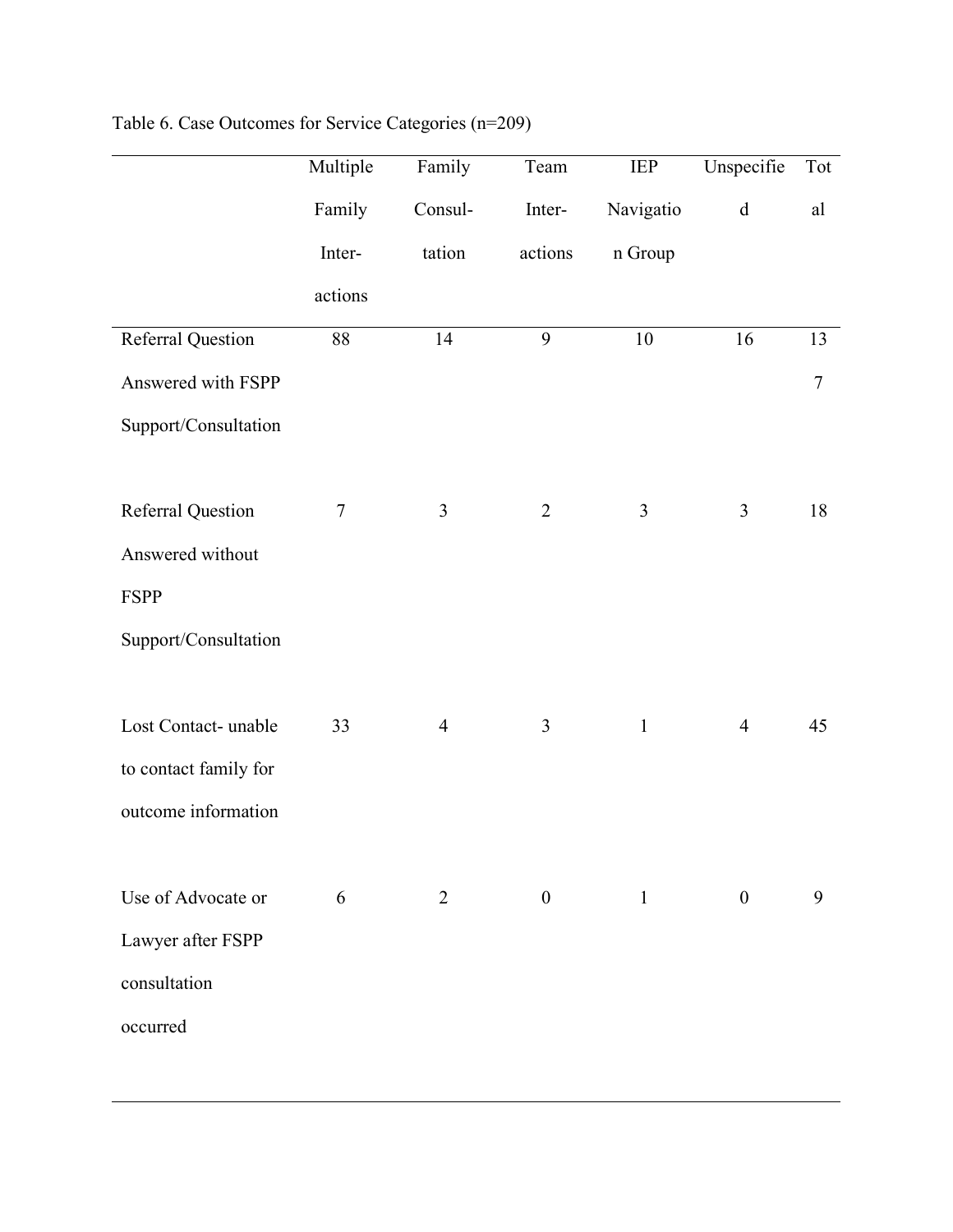|          |                          | English      | Spanish     | Vietnamese   | Other        |
|----------|--------------------------|--------------|-------------|--------------|--------------|
|          |                          | $n=172$      | $n = 47$    | $n=11$       | $n=4$        |
| Services |                          |              |             |              |              |
|          | Multiple Family          | 298 (70.4%)  | 94 (62.3%)  | $17(77.3\%)$ | $10(76.9\%)$ |
|          | Interactions             |              |             |              |              |
|          | Family Consultation      | 34 (8.0%)    | $9(6.0\%)$  | $3(13.6\%)$  | $1(7.7\%)$   |
|          | <b>Team Interactions</b> | $26(6.1\%)$  | $9(6.0\%)$  | $1(4.5\%)$   | $1(7.7\%)$   |
|          | <b>IEP Navigation</b>    | $15(3.5\%)$  | $8(5.3\%)$  | $0(0.0\%)$   | $0(0.0\%)$   |
|          | Group                    |              |             |              |              |
| Outcome  |                          |              |             |              |              |
|          | Lost Contact             | 63 (36.6%)   | $9(19.1\%)$ | $5(45.5\%)$  | $2(50.0\%)$  |
|          | Problem Resolved         | 89 (51.7%)   | 36 (76.6%)  | $5(45.5\%)$  | $2(50.5\%)$  |
|          | with FSPP                |              |             |              |              |
|          | Problem Resolved         | $20(11.6\%)$ | $2(4.3\%)$  | $1(9.1\%)$   | $0(0.0\%)$   |
|          | Other                    |              |             |              |              |
|          |                          |              |             |              |              |

## Table 7. Comparison of Services and Outcomes by Primary Language of Families